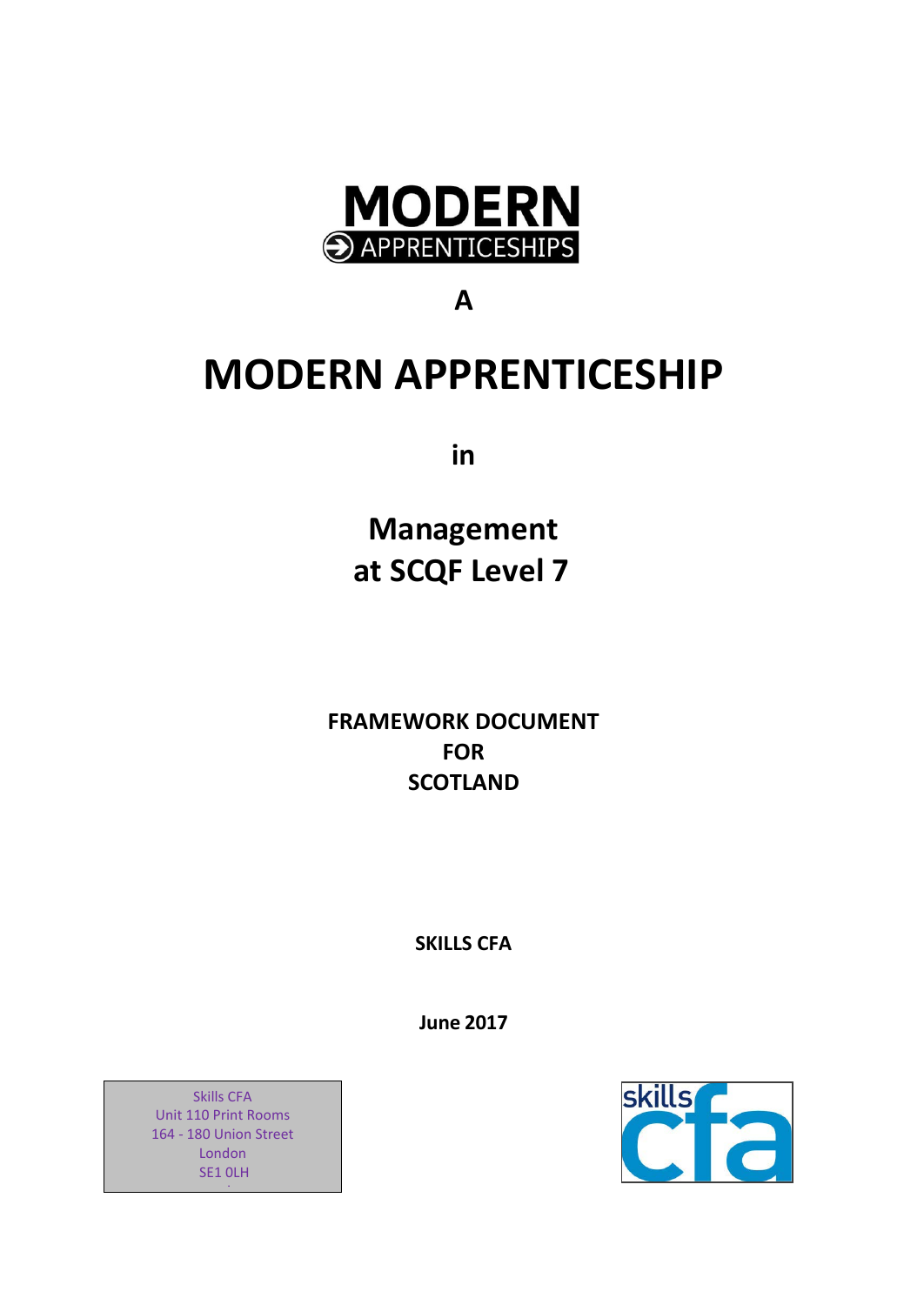# **Contents**

| Modern Apprenticeships in Scotland             | $\overline{3}$ |
|------------------------------------------------|----------------|
| Modern Apprenticeships in Management           | $\overline{4}$ |
| <b>Summary of Framework</b>                    | 5              |
| The Framework                                  | 6              |
| Registration and certification                 | $\overline{7}$ |
| Recruitment and selection                      | 8              |
| Equal opportunities                            | 8              |
| Health and safety                              | $\overline{9}$ |
| Contracts                                      | 9              |
| <b>Employment status of Modern Apprentices</b> | 9              |
| Terms and conditions of employment             | 9              |
| Training and development                       | 10             |
| Consultation                                   | 11             |
| Career progression                             | 12             |

# **Appendices**

| Appendix 1 | Stakeholder Responsibilities         |    |
|------------|--------------------------------------|----|
| Appendix 2 | Modern Apprenticeship Centres (MACs) | 16 |
| Appendix 3 | Training Agreement and Training Plan |    |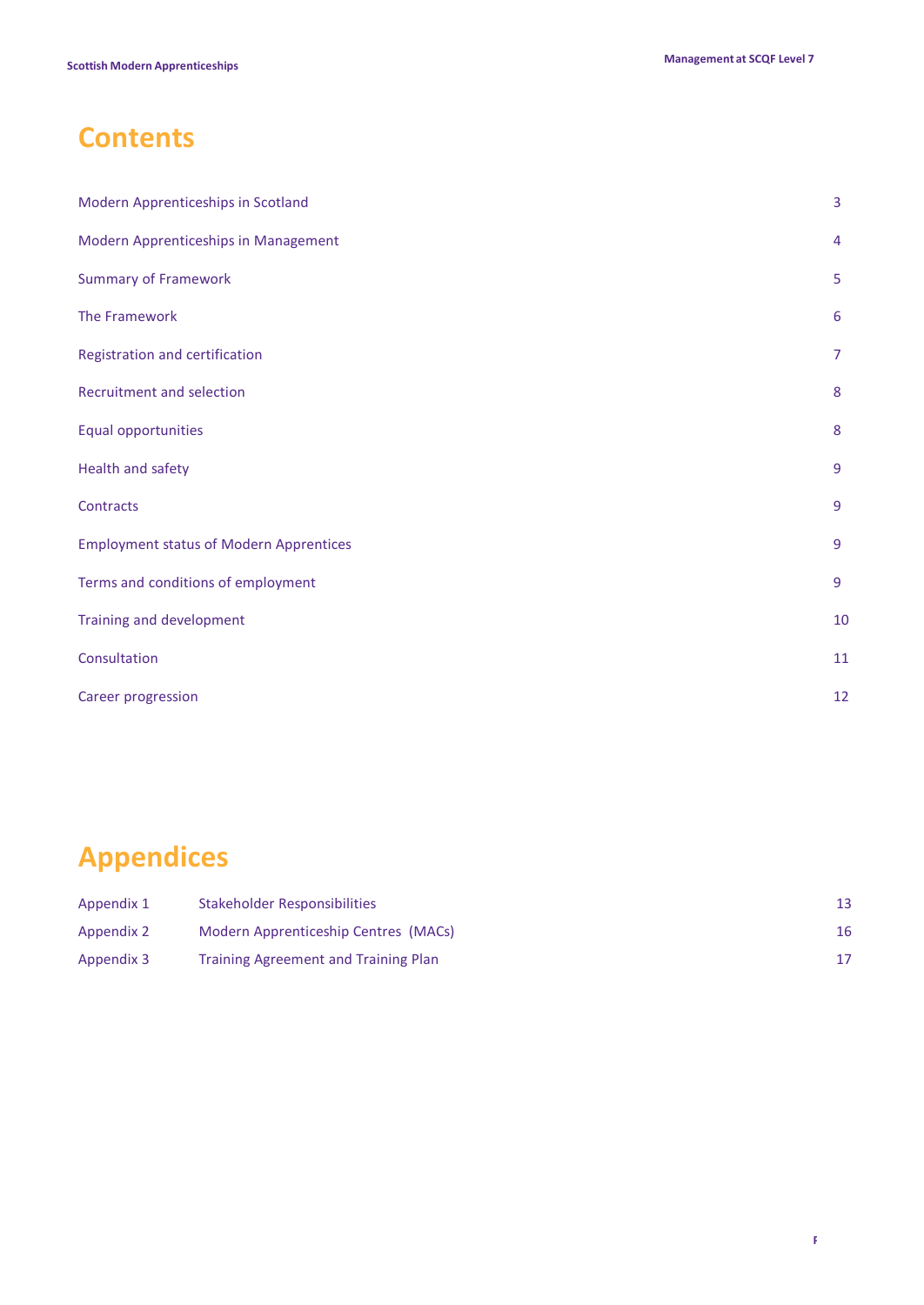# **Modern Apprenticeshipsin Scotland**

### **What are Modern Apprenticeships?**

Modern Apprenticeships offer those aged over 16 paid employment combined with the opportunity to train for jobs at craft, technician and management level.

### **Who develops them?**

Modern Apprenticeships are developed by Sector Skills Councils (SSCs). SSCs consult with employers and key partners in their sector to produce a training programme, which meets the needs of employers.

### **Who are they for?**

Modern Apprenticeships are available to employees aged 16 or over. Employees need to demonstrate to their employer that they have the potential to complete the programme.

### **What's in a Modern Apprenticeship?**

In Scotland, there are more than 70 different Modern Apprenticeship Frameworks and they are all designed to deliver a training package around a minimum standard of competence defined by employers through SSCs. They all contain the same 3 basic criteria:

- A relevant SVQ (or alternative competency based qualifications)
- Core Skills
- Industry specific training

Details of the content of this specific Modern Apprenticeship are given in the next section.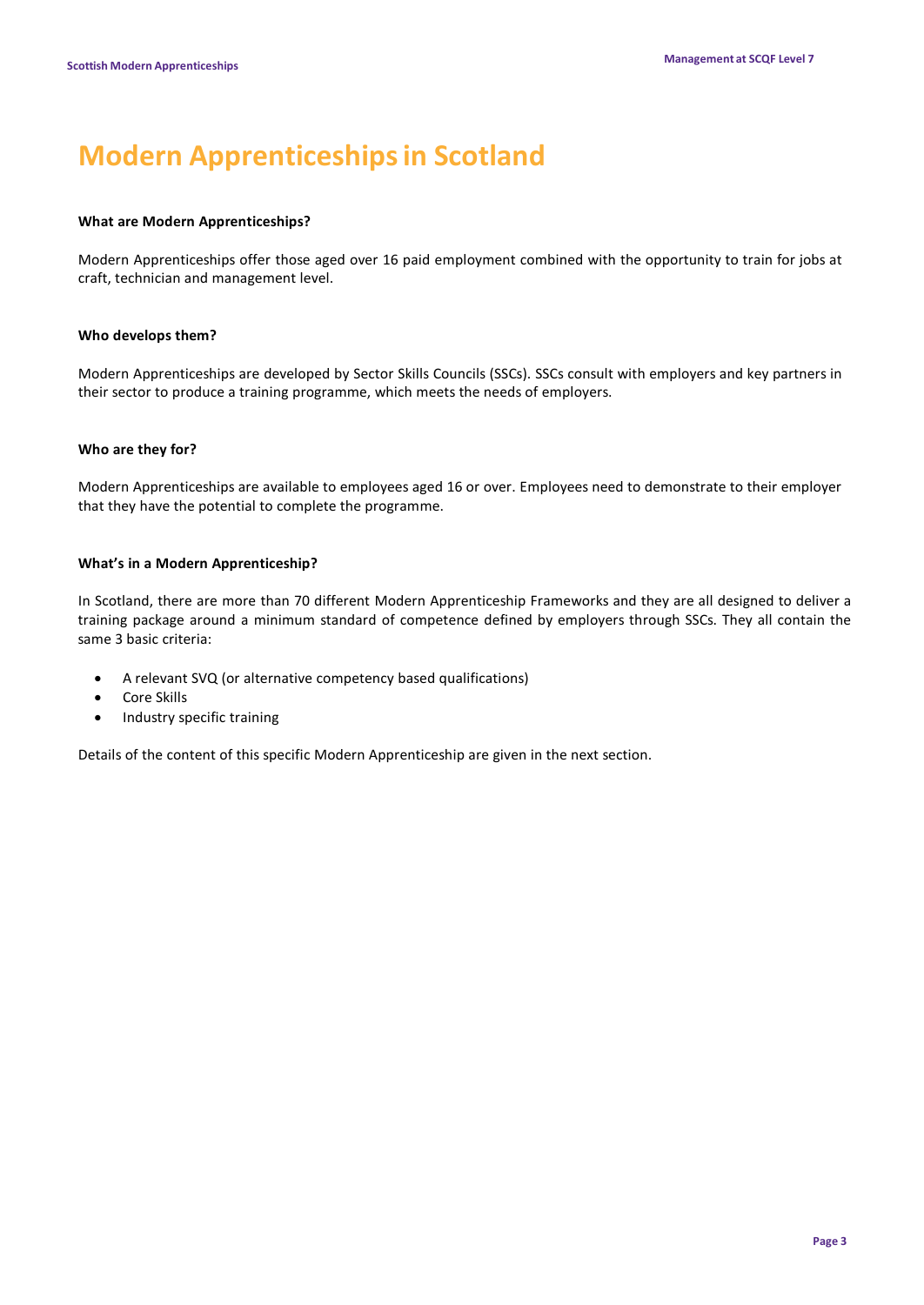# **The Modern Apprenticeship in Management at SCQF Level 7**

Currently there are three Modern Apprenticeship frameworks in Management approved for use in Scotland. These frameworks are at levels 3, 4 and 5. As the new Pan Sector Group, CfA Business Skills @ Work is revising these three frameworks to ensure that they continue to meet the requirements of Scottish employers. As the registration records for Management MAs are still with the MSC, the CfA Business Skills at Work has been unable to access a current list of training providers registered for Management MAs at levels 3, 4 or 5 who would be likely to continue to offer the revised MAs. However, working with SQA Awarding Body we have been able to ascertain that there are over 50 providers who are approved to offer Management Level 3, 4 and 5 and thus the MAs. There will also be providers approved by awarding bodies other than SQA to offer the SVQs.

The revised Management MA at Levels 3 will help to address managerial skills gaps and skills shortages for Scottish employers.

Management & Leadership skills have a major impact on the development, productivity and performance of organisations of all sizes and across all sectors of the economy. Many UK leaders and managers are innovative, creative, visionary and inspirational and are heavily relied upon to sustain the UK as one of the world's leading economies. In today's fast-moving competitive environment there is a need to continue to drive up the performance of the best and to address weaknesses in Management & Leadership that are holding back productivity and performance. The average amount of spend per manager per year for development in the UK is far lower than other European countries, particularly within small to medium sized businesses, where fewer staff have management qualifications than in equivalent sized European countries.

The Management MA's have been designed to provide flexible and portable qualifications, units and skills sets which meet the current and future needs of employers of all sizes and across all sectors.

The Level 3 Management MA has been developed to support those working as first line managers, section managers, assistant managers, trainee managers, senior supervisors, and those working in a range of other management positions.

The existing workforce needs to be up skilled and new people attracted into these jobs to meet the increasing demand for new management practices and a range of skills, including:

- leadership skills, including self management, relationship building, negotiation and influencing skills
- communication and decision making skills
- information technology skills
- knowledge and project management skills
- coaching and mentoring skills
- skills to win and maintain customer loyalty
- change management skills such as the ability to manage the challenges of globalisation; and
- partnership working and the ability to implement innovative solutions to a range of problems

Management accounted for 3% of all vacancies in Scotland at the time of the *Skills in Scotland (2010) survey.* 46% of all managers and senior official roles are hard-to-fill and this is higher than the proportion of all vacancies that are hard-tofill in Scotland (35%). The proportion of hard-to-fill positions that are down to skill shortage is higher for managers and senior officials than the Scottish average – 60% compared to 52%. As a proportion of all vacancies rather than hard-to-fill vacancies, skills shortages for managers and senior officials is again, higher than the average for Scotland – 28% compared to 18%.

There is currently no research available on the extent to which a lack of Management skills contributes skill shortage vacancies (SSVs) in different occupational sectors.

In 2007, there were 349,000 individuals working as mangers or senior officials in Scotland, accounting for 13.3% of the working population. In 2017, this is predicted to increase to 389,000, representing a 14.3% change, and accounting for 14.3% of the population in Scotland.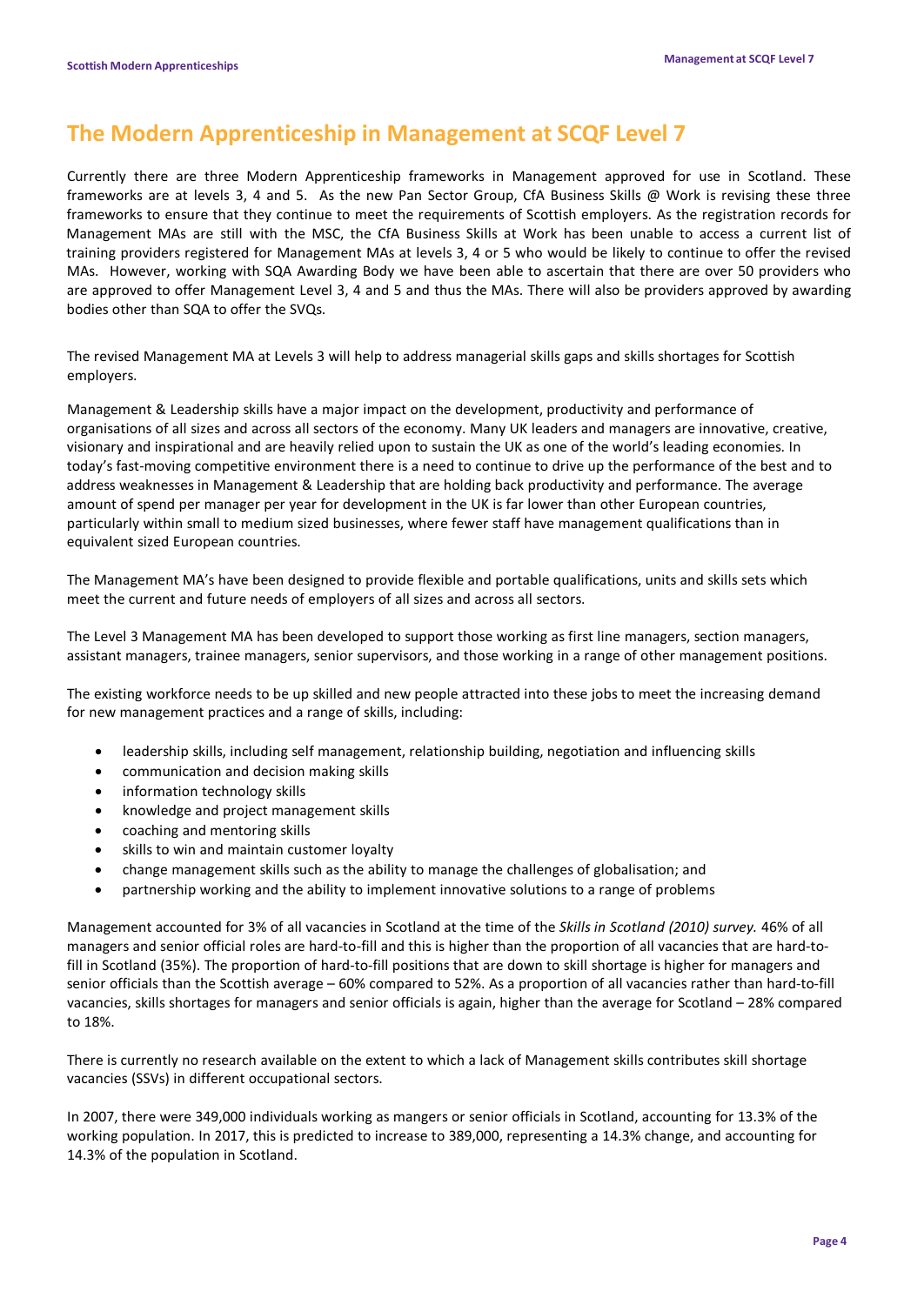|                                                          | <b>Total employment</b> |           |                            |                       |                        |
|----------------------------------------------------------|-------------------------|-----------|----------------------------|-----------------------|------------------------|
|                                                          | 2007                    | 2017      | <b>Expansion</b><br>demand | Replacement<br>demand | Job openings<br>(2017) |
| Managerial & senior officials                            | 349.000                 | 389.000   | 40.000                     | 122,000               | 162,000                |
| Managerial & senior officials<br>as % of all occupations | 13.3%                   | 14.3%     | 48.6%                      | 13.2%                 | 16.1%                  |
| All occupations                                          | 2,628,000               | 2,712,000 | 84,000                     | 922,000               | 1,006,000              |

#### Table 1: Projected total net demand for Managerial & senior officials in Scotland, 2007-2017

Source: Futureskills Scotland: Labour Market Projections 2007 to 2017 (2007) and The Scottish Government (2011) Skills in *Scotland 2010. Scottish Government. Social Research.4.1\**

The slight growth in the size of the managerial and senior official market combined with the replacement demand means that an extra 162,000 new entrants into the role will be needed by 2017. This it set to represent 16.1% of all job openings in Scotland.

In 2010, there were 247,000 individuals working in manger or senior official roles in Scotland, accounting for 10.6% of the working population, a 102,000 decrease from 2007.

In 2010, the skill gap rate for managers and senior officials' was

### 3%. Figure 1: Skills gap by occupation



**Source:** *The Scottish Government (2011) Skills in Scotland 2010. Scottish Government. Social Research.4.1*

It is anticipated that there will be continued growth in demand for many occupations which require high and medium level skills as well as for some which require lower skills.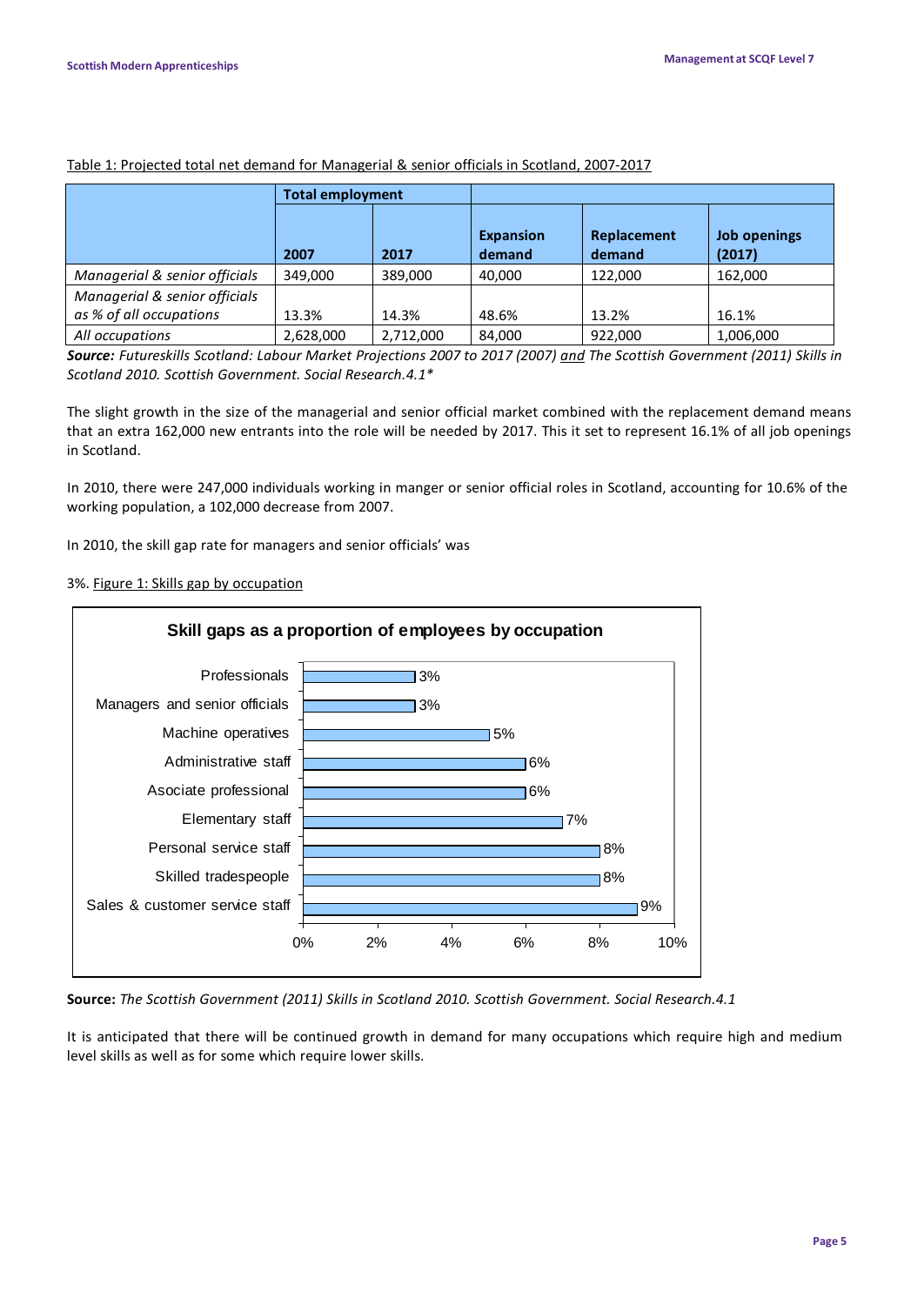### Figure 2: past and likely future occupational structure



**Source:** *CEDEFOP: Skills supply and demand in Europe – medium term forecast up to 2020 (2010)*

Almost 40% of people who are currently employed in higher-level jobs such as management, professional work or technical work expect to experience increased demand over the next decade reaching just over 40.0%.

Managerial occupations are set to increase by 57.4% creating 20,000 new job openings by 2017. While this growth is not significant, it is predicted that job openings in management occupations will be amongst the greatest number of occupations which will be advertising for job roles in 2017.

Apprentices completing the Team Leading Level 2 framework may progress to Management Level 3. Apprentices may progress from Management Level 3 to Management Level 4. They may also move into further or higher education on a part- or full-time basis. Those who complete the Management MA frameworks at any level may also undertake professional body qualifications in management at appropriate levels, for example, certificates, diplomas and advanced diplomas from the Institute of Leadership and Management (ILM) or the Chartered Institute of Management.

In the consultation on the Management MA at level 3, 4 and 5, respondents agreed that there would be a continuing demand for a Level 3, 4 and 5 MA in Management. Take-up levels of the frameworks are expected to remain at or exceed existing levels, subject to the availability of funding particularly for over 25 year olds.

This level 3 Modern Apprenticeship provides one route for developing the skills of first line managers.

There is currently a healthy demand for the Modern Apprenticeship in Management at level 3. As the revision of the framework consists only of adjustments to some minimum core skill levels, the CfA Business Skills @ Work is confident that this level of demand will continue with the revised framework.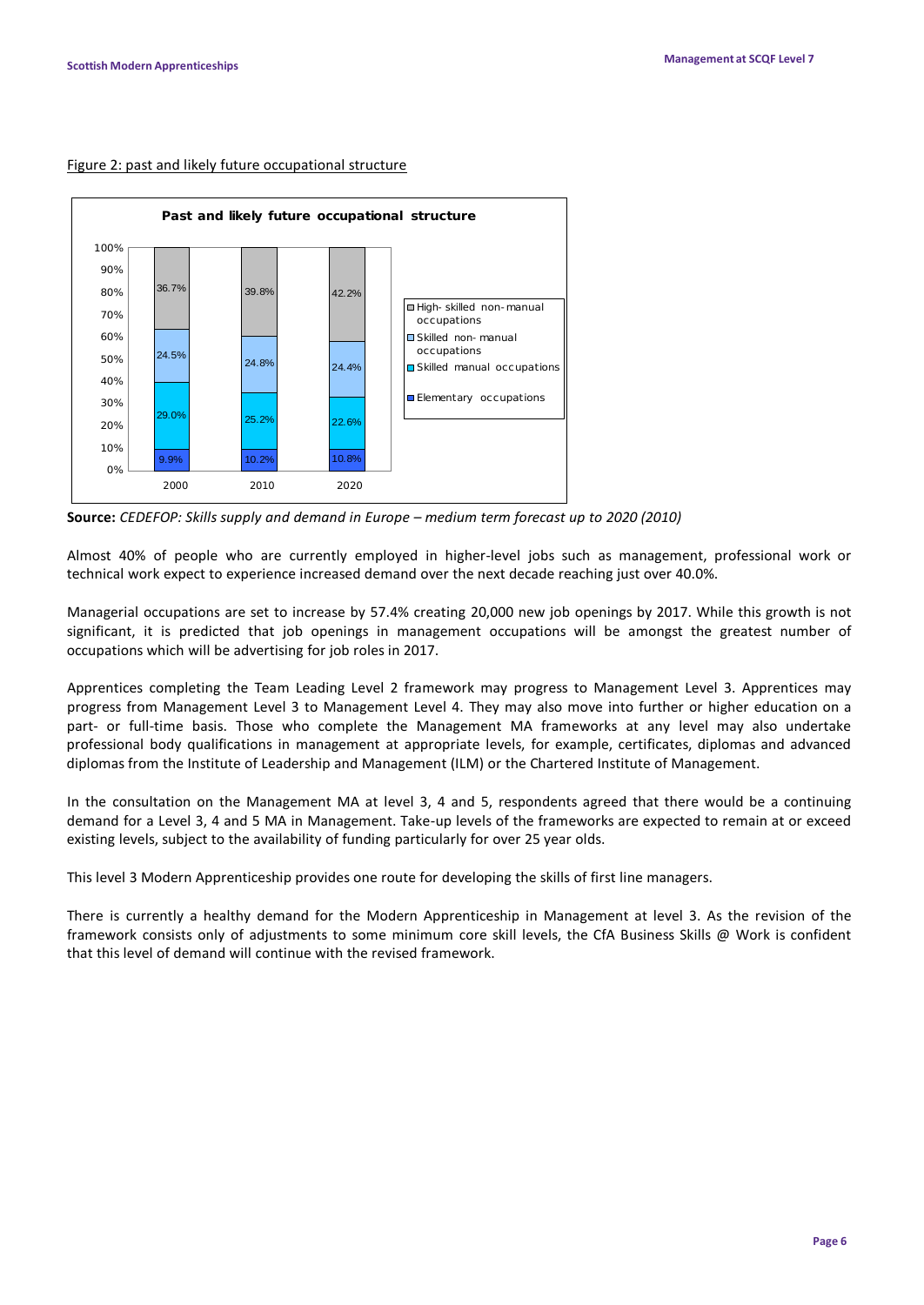# **Summary of Framework**

## **Diagram showing the contents of the Modern Apprenticeship in Management at SCQF Level 7**

## **Mandatory outcomes**

| S\NVQ or alternative competency based qualification |         |  |  |
|-----------------------------------------------------|---------|--|--|
| - The following SVQ must be achieved:               |         |  |  |
| - SVQ 3 in Management at SCQF level 7 (CMI)         | GA1A 23 |  |  |
| - SVQ in Management at SCQF level 7 (SQA/CMI)       | GM26 23 |  |  |
| - SVQ in Management at SCQF level 7 (City&Guilds)   | GC50 23 |  |  |

### **Core Skills**

- Communication at SCQF 5
- Working With Others at SCQF 5
- Problem Solving at SCQF 5
- Information and Communication Technology at SCQF 4\*
- Numeracy at SCQF 4\*

\*ICT and Numeracy are required to be separately certificated.

## **Mandatory Enhancement**

## **Additional S\NVQ Units/Qualifications/Training**

ONE mandatory enhancement must be achieved.

This is either:

- One core skill at a higher level

OR

- One unit from an SVQ at Level 3 or above relevant to the apprentice's job role

OR

- One additional unit from the Management SVQ at Level 3.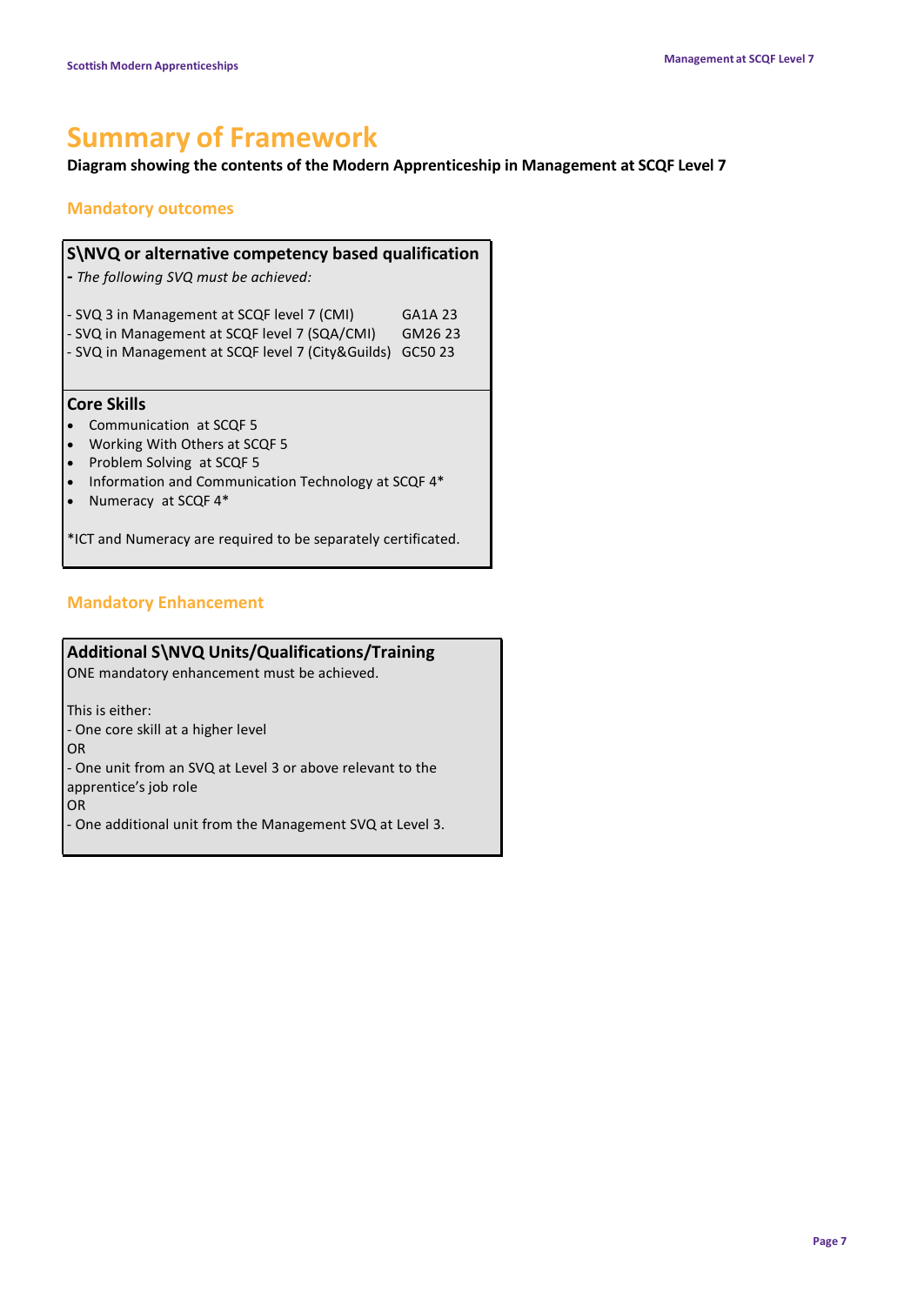# **The Framework**

The mandatory and optional content of the Modern Apprenticeship in Management at SCQF Level 7 is:

## **MandatoryOutcomes**

## **SVQ**

Each apprentice is required to achieve the following SVQ:

- SVQ 3 in Management at SCQF level 7 (CMI) GA1A 23
- SVQ in Management at SCQF level 7 (SQA/CMI) GM26 23
- SVQ in Management at SCQF level 7 (City&Guilds) GC50 23

Scottish Vocational Qualifications (SVQs) are work-based qualifications, which are based on National Occupational Standards of competence drawn up by representatives from each industry sector. SVQs are made up of units – normally between six and ten – which break a job down into separate functions reflecting the different kinds of activities of a job. SVQs are available at five levels – although most are at level 2 and level 3. When someone has achieved an SVQ, there is a guarantee that they have the skills and knowledge needed to do their job. All Scottish Modern Apprenticeships must contain a relevant SVQ or equivalent qualification.

### **Core Skills**

Each apprentice is required to achieve the following core skills:

- Communication at SCQF 5
- Information & Communication Technology at SCQF 4\*
- Numeracy at SCQF 4\*
- Problem Solving at SCQF 5
- Working With Others at SCQF 5

\*ICT and Numeracy are required to be separately certificated.

Reference numbers for the workplace core skills are shown in the table.

| Core skill             | <b>SCQF Level</b> | Reference Code |
|------------------------|-------------------|----------------|
| Communication          | 3                 | F42504         |
|                        | 4                 | F42604         |
|                        | 5                 | F42704         |
|                        | 6                 | F42804         |
| Information technology | 3                 | F42D04         |
|                        | 4                 | F42E04         |
|                        | 5                 | F42F04         |
|                        | 6                 | F42G04         |
| Numeracy               | 3                 | F42904         |
|                        | 4                 | F42A04         |
|                        | 5                 | F42B04         |
|                        | 6                 | F42C04         |
| Problem solving        | 3                 | F42H04         |
|                        | 4                 | F42J04         |
|                        | 5                 | F42K04         |
|                        | 6                 | F42L04         |
| Working with others    | 3                 | F42M04         |
|                        | 4                 | F42N04         |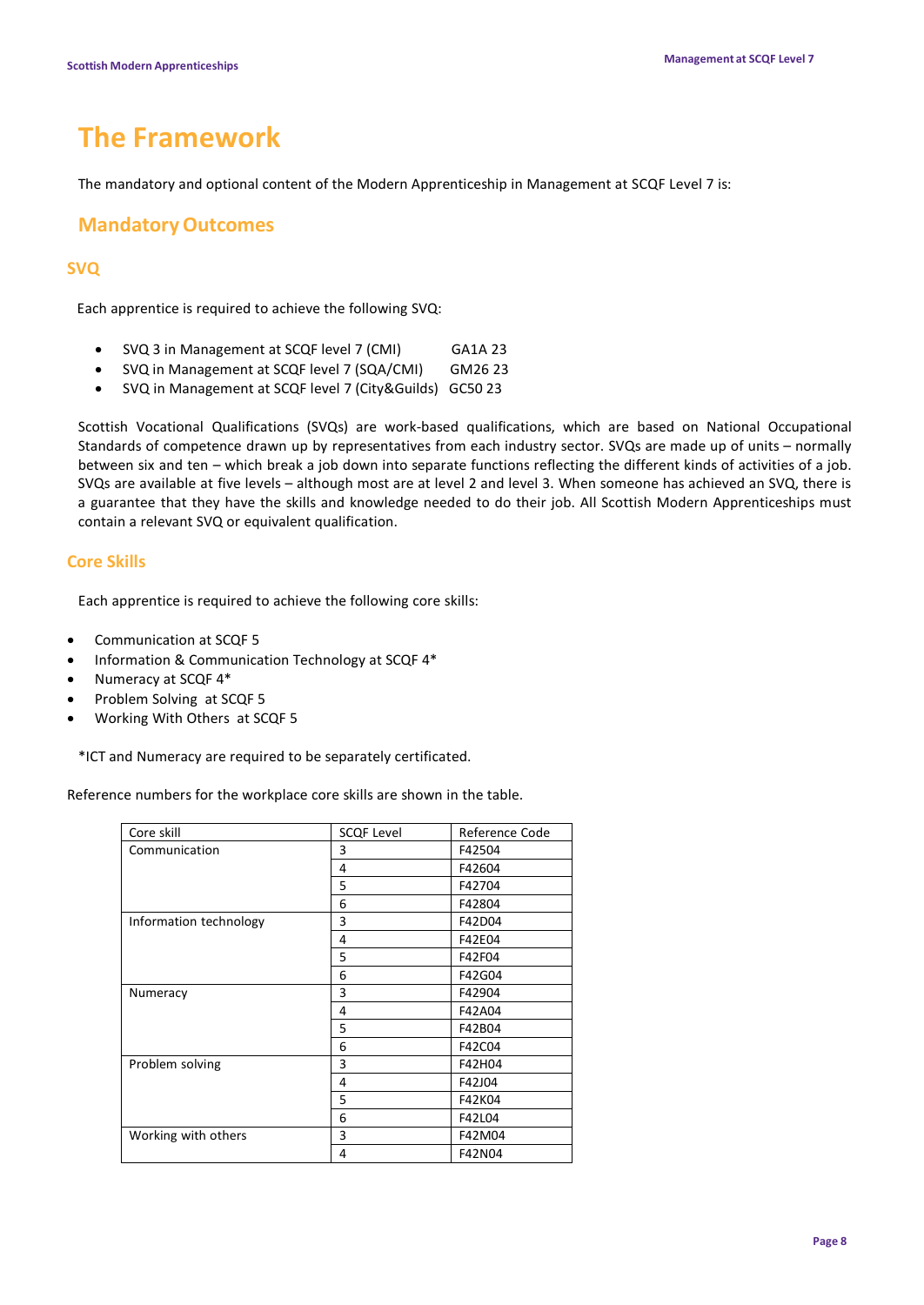|  | <b>P04</b><br>EA <sub>2</sub> |
|--|-------------------------------|
|  | R <sub>04</sub><br>-<br>-, .  |

Core Skills are skills and abilities which everyone needs in their work. This is true for every job in every workplace. Core Skills also feature in National Qualifications such as Standard Grades and Highers and from the year 2000, Scottish candidates have been issued with a Core Skills profile on their Scottish Qualifications Certificate. Candidates who have already been certificated as achieving Core Skills at the levels given above – either in the workplace or at school or college - do not need to repeat these Core Skills as part of the Modern Apprenticeship Framework.

# **Enhancement**

ONE mandatory enhancement must be achieved.

This is either:

- One core skill at a higher level
- OR
- One unit from an SVQ at Level 3 or above relevant to the apprentice's job role

OR

• One additional unit from the Management SVQ at Level 3.

# **Registration and certification**

This Scottish Modern Apprenticeship is managed by the Skills CFA. The SSO is the first point of contact in Scotland for any enquiries in relation to the Framework. Contact details:

> Skills CFA Unit 110 Print Rooms 164 - 180 Union Street London SE1 0LH info@skillscfa.org Tel: 020 7091 9620

The SSO will register all Scottish Modern Apprentices undertaking this Framework. **All Modern Apprentices must be registered with the SSO within 8 weeks of starting their apprenticeship.** Registration can be made by completing the Sample Training Plan and Sample Training Agreement in Appendix 3 and sending these to the above address or completing the online registration system (MA Online, www.maonline.org.uk). In the case of MAs which receive funding it is acceptable for the Skills Development Scotland Training Plan to be used on the condition that it includes all relevant information as set out in the MA Training Plan.

The SSO will issue a Modern Apprenticeship Certificate of Completion to those Modern Apprentices who have completed the mandatory outcomes of the Framework. Before a certificate is issued, training providers must submit evidence to the SSO that the mandatory outcomes have been achieved. This will normally be in the form of photocopies of certificates from awarding bodies.

Requests for registration and certification should be made to the SSO at the address above.

### **SSO Service level**

The SSO undertakes to confirm the registration of candidates in writing within 8 weeks of receipt of the relevant Training Plan and Training Agreement. Each candidate will be issued with a unique registration number.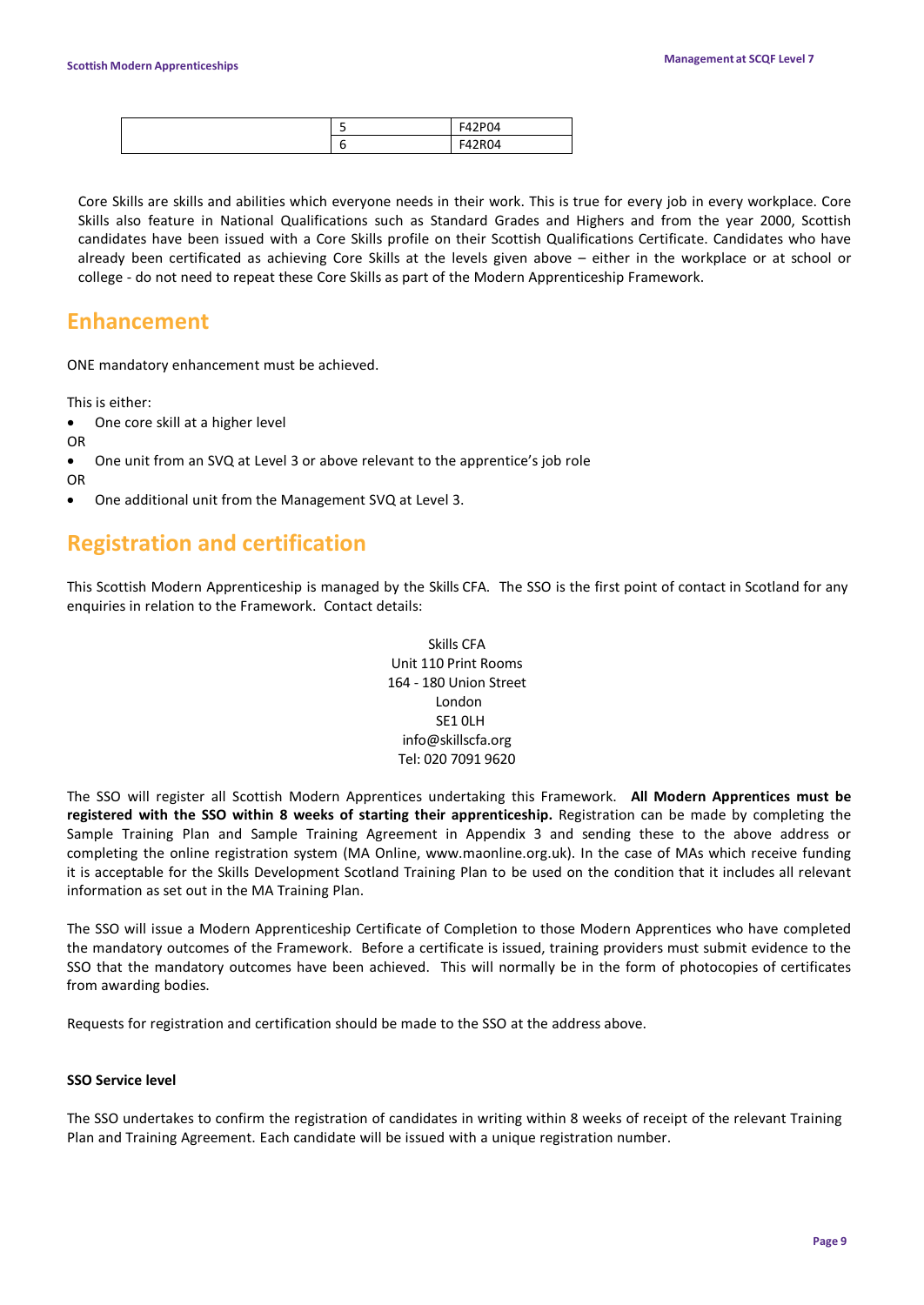The SSO also undertakes to issue Certificates of Completion within 4 weeks of receipt of the appropriate evidence that a candidate has completed the outcomes as stated in the Training Plan.

# **Recruitment and selection**

The recruitment and selection of Modern Apprentices is primarily the responsibility of the employer. However, the following guidance is given:

- Employees may enter a Modern Apprenticeship from the age of 16. There is no upper age limit.
- The Modern Apprenticeship is designed to attract high quality people to the industry. Achievement of academic qualifications is one way of assessing the suitability of applicants. However it should be stressed that no persons should be deterred from applying for a Modern Apprenticeship because of a lack of formal educational qualifications. As well as traditional qualifications such as Standard Grades, Intermediate Grades and Highers, employers should also be aware of newer vocational qualifications or vocational activity undertaken outwith an academic institutions, such as volunteering activity. Apprentices already employed in the logistics sector may already have achieved an SVQ.
- The following factors may also influence the selection process:
	- performance during a formal interview process
	- references
	- relevant work experience
	- trial observation period.
- Employers should be aware of the nature, relevance and quality of foreign qualifications and make appropriate allowances concerning entry requirements.
- In order to promote and maintain the high status of the Modern Apprenticeship within the industry all literature distributed for recruitment purposes should emphasise the high standards of achievement expected of the candidate.
- Employers may wish to contact the SSO for advice and guidance on recruitment and selection.

# **Equal opportunities**

Modern Apprenticeships should ensure that there is equality of opportunity for all and any barriers (real or perceived) are addressed to support anyone seeking to enter employment to undertake the Modern Apprenticeship.

All MAs supported by Skills Development Scotland must conform to any contractual requirements on equal opportunities. All employers of Modern Apprentices should have an Equal Opportunities policy statement.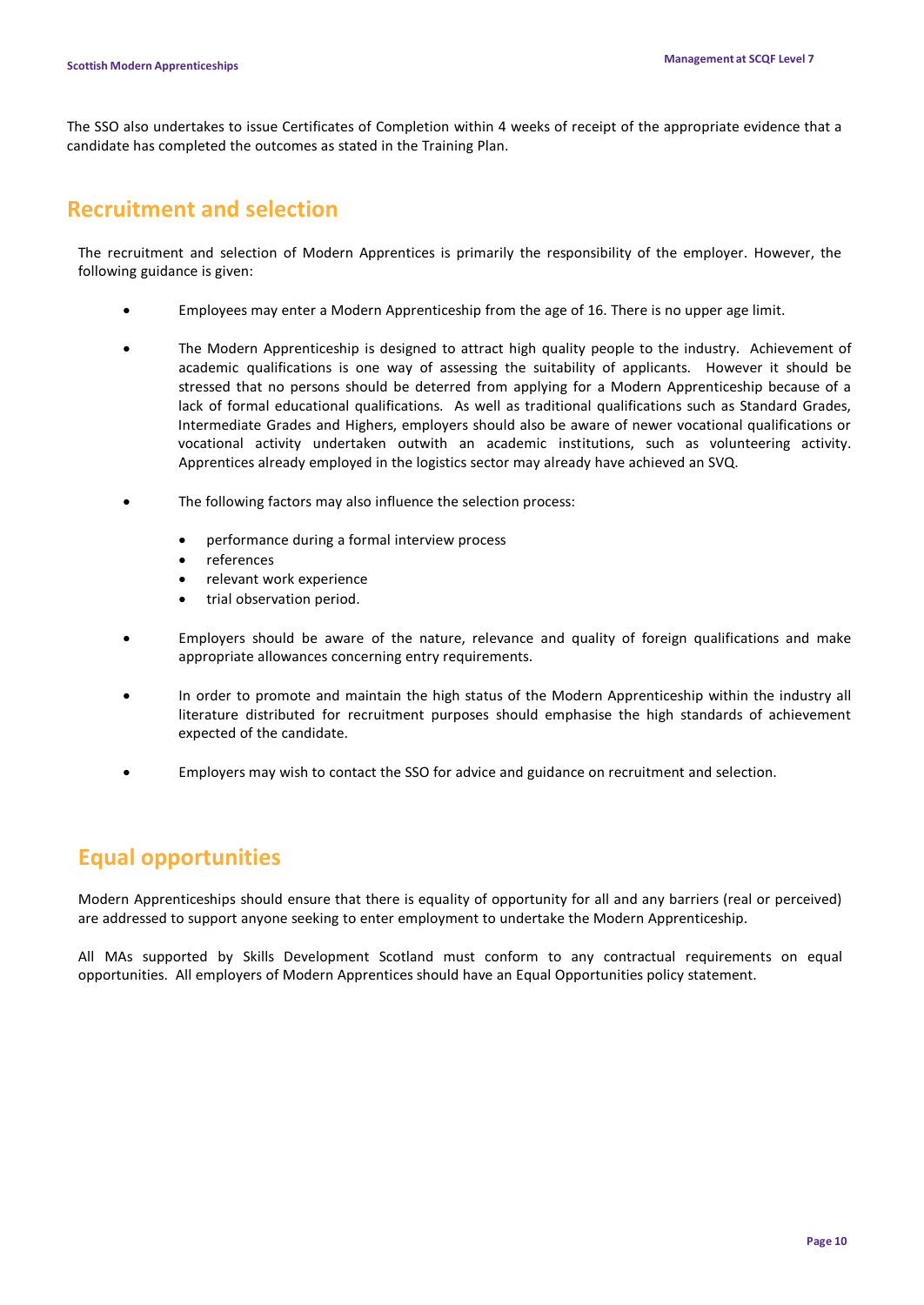# **Health and Safety**

All aspects of health and safety at work must be recognised within the delivery of this Modern Apprenticeship Framework and all statutory requirements be adhered to.

It is a key aspect of the induction period of the Modern Apprenticeship that apprentices are fully informed both of the regulations and that they and their employers are bound by these regulations. Modern Apprentices should be made aware of their rights and duties with regard to health and safety.

All Modern Apprentices supported by Skills Development Scotland will be required to satisfy the adequacy of SDS's Health and Safety policy and systems.

# **Contracts**

The following three contracts are essential to the successful outcome of the Modern Apprenticeship programme:

- 1 Contract of employment signed by the employer and the Modern Apprentice.
- 2 SSO Training Agreement this agreement outlines the basis of the modern apprenticeship, refers to the contract of employment and includes Health and Safety responsibilities.
- 3 SSO Training Plan this plan outlines the selected outcomes and the expected duration of the apprenticeship. In cases where funding is offered by a SDS area office, the SDS Training Plan will be sufficient on condition that it contains all relevant information as set out in the MA Training Plan at Appendix 2. Training Plans may be modified to reflect changing circumstances, however it is essential that the SSO is notified of any changes.

# **Employment status of Modern Apprentices**

It is important that the sector offers genuine employment and career prospects to those people it wishes to attract through Modern Apprenticeships. Accordingly**, all apprentices must be employed for the duration of the apprenticeship.**

# **Terms and conditions of employment**

In order to compete with other sectors offering Modern Apprenticeships, attractive packages will need to be developed by employers in the sector. The terms and conditions of employment for individual Modern Apprentices will be agreed between the employer and the apprentice and should form the contract of employment.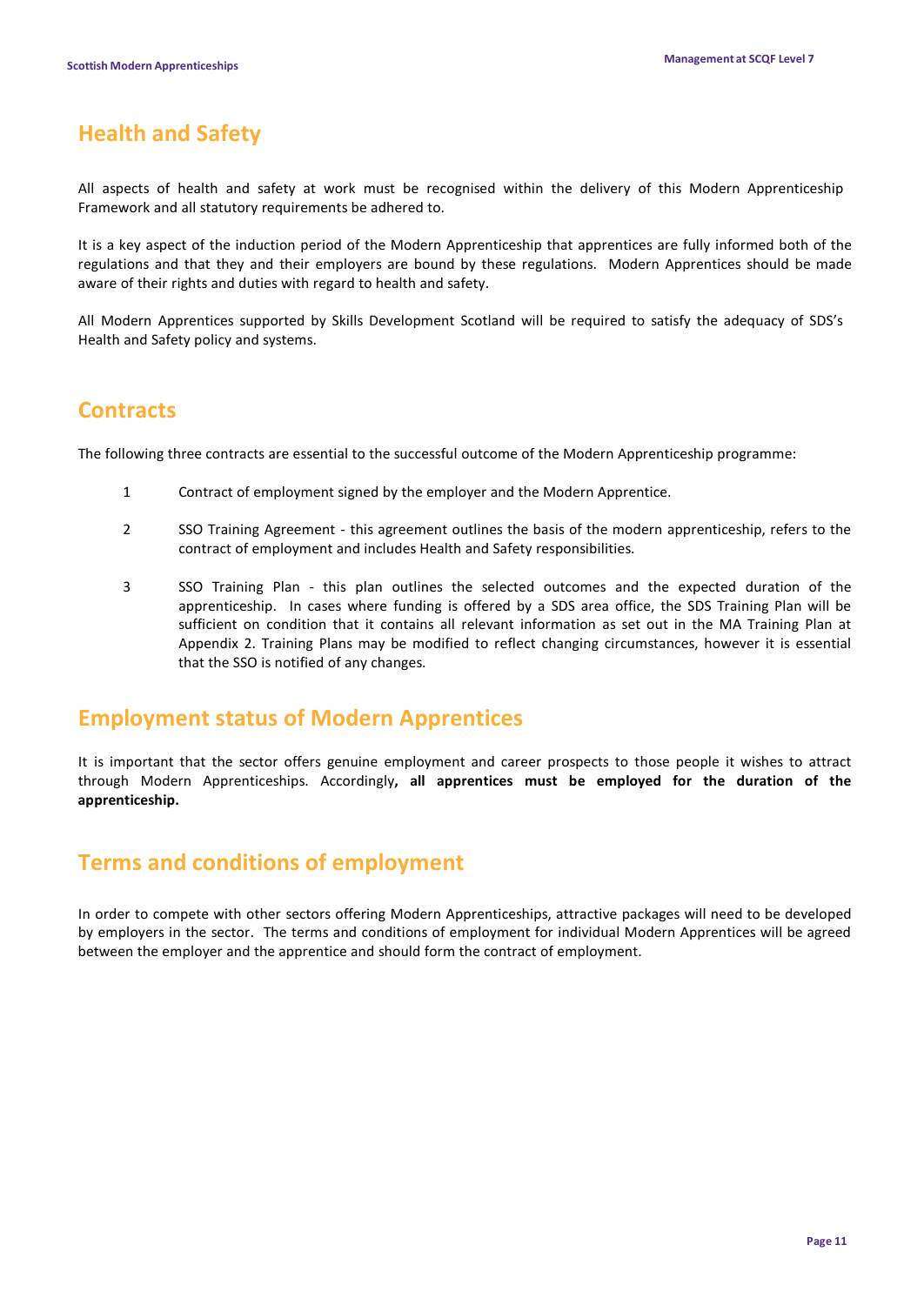# **Training and development**

### **Delivery**

Training delivery can take many forms under the Modern Apprenticeship system. Some organisations may become approved SVQ Assessment Centres; others may join a consortium or use peripatetic assessors. Some large employers will be able to complete all the training and development in-house, but most employers will find that some of the training and development will have to take place away from the normal workplace. In particular the underpinning knowledge requirements are often more suited to delivery by outside training providers which might include:

- private training organisations
- colleges / universities
- other employers

Such knowledge could be delivered through training courses or through open/distance learning packages.

The option of sharing training and assessment resources amongst a cluster of employers (or across the divisions of a larger employer) will be particularly appealing to those firms which do not have the resources to provide all of the training and development. Assessment can be provided by these bodies, but the assessors and the training centre must be approved by the awarding bodies for the SVQ and Core Skills where appropriate.

As the registration records for Management MAs are still with the MSC, the CfA Business Skills at Work has been unable to access a current list of training providers registered for Management MAs at levels 3, 4. However, working with SQA Awarding Body we have been able to access the following list of providers who are approved to offer Management Level 3,4 and 5 and thus the MAs. It should be noted that many of these providers attended the CfA's consultation workshops on the Modern Apprenticeship.

- Aberdeen & Grampian Chamber of Commerce
- Aberdeenshire Centre for SVQs
- Alistair M Martin Associates
- Angus College
- Angus Council
- Ardlin Training
- Ayr College
- B C Consultants Ltd
- Carnegie College
- Competence Based Training Ltd
- Cornerstone Community Care
- Crawley Consultants
- Dawes Training Consultancy
- Dumfries & Galloway College
- Dumfries & Galloway Council Corporate Development Unit
- First 4 Skills
- Forte Business Consultants Ltd
- Forth Valley College
- Glasgow Council for the Voluntary Sector
- GMD Community Services
- HiMATS
- Innovative Training Practices
- Jackson Mills Associates Ltd
- Kilmarnock College
- Kingdom Homes Ltd
- Knowledge Able Solutions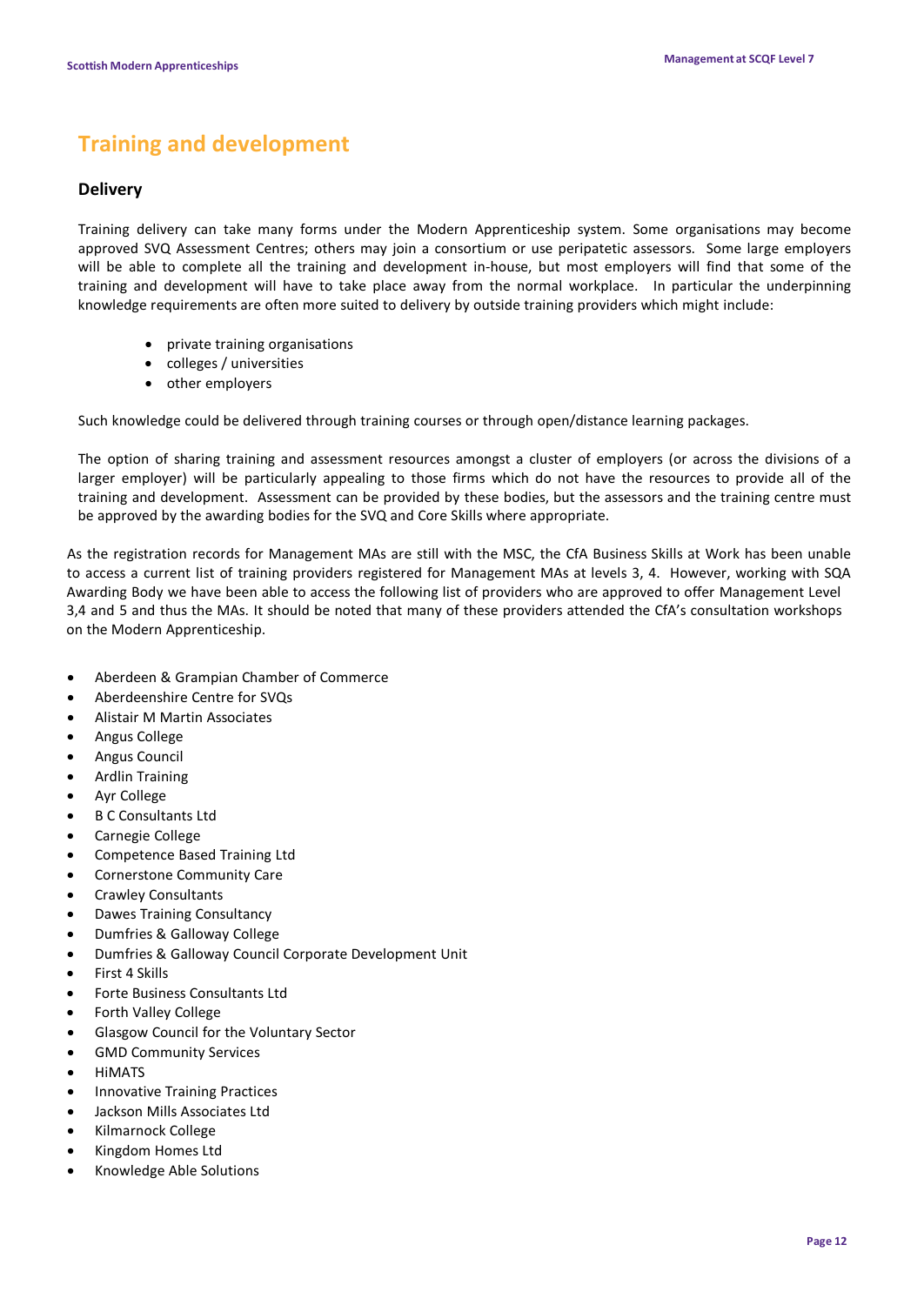- Knowledge Masters
- Kwikfit Insurance
- Maggie Braid Associates Ltd
- MGT Training Ltd
- MI Technologies
- Minerva People Ltd
- NHS Argyll & Clyde
- NHS Ayrshire and Arran
- NHS Dumfries & Galloway
- NHS Greater Glasgow & Clyde SVQ Centre
- Oaks Training & Development Ltd
- Peak Business developments
- Perth & Kinross Council Social Work
- Quest (Scotland) Ltd
- R T Resources Ltd
- Rewards Training & Recruitment Consultancy (Scotland)
- Scottish Rugby Union
- Sports Academy of Scotland Ltd
- Strathearn Training
- The Tell Organisation
- Training Matters (Scotland) Ltd
- VQ Insight
- West Lothian College
- XL Training
- YouTrain Ltd

There will also be providers approved by awarding bodies other than SQA to offer the SVQs.

### **The SSO training plan**

The plan is required to identify:

- 1 The selected Framework outcomes, specifying whether or not separate certification of the Core Skills is being sought.
- 2 A summary of the Modern Apprentices accredited prior learning
- 3 A timetable for achievement of the selected Framework outcomes, linked to regular progress reviews.

The Training Plan should take into account any relevant previous training and development, education or work experience. Not all Modern Apprentices need have different plans, but many will vary. Moreover as reviews take place and circumstances change so the plan itself can be modified.

However any changes must:

- be subject to the quality provisions of Skills Development Scotland (if the MA is being financially supported)
- comply with the stipulations of this Framework
- meet the needs of the employer and apprentice.

A sample Training Plan is provided at Appendix 3 of this document, however, for those Modern Apprentices funded by SDS area office it is sufficient to submit the Skills Development Scotland Training Plan on condition that it covers the same information required in the MA Training Plan.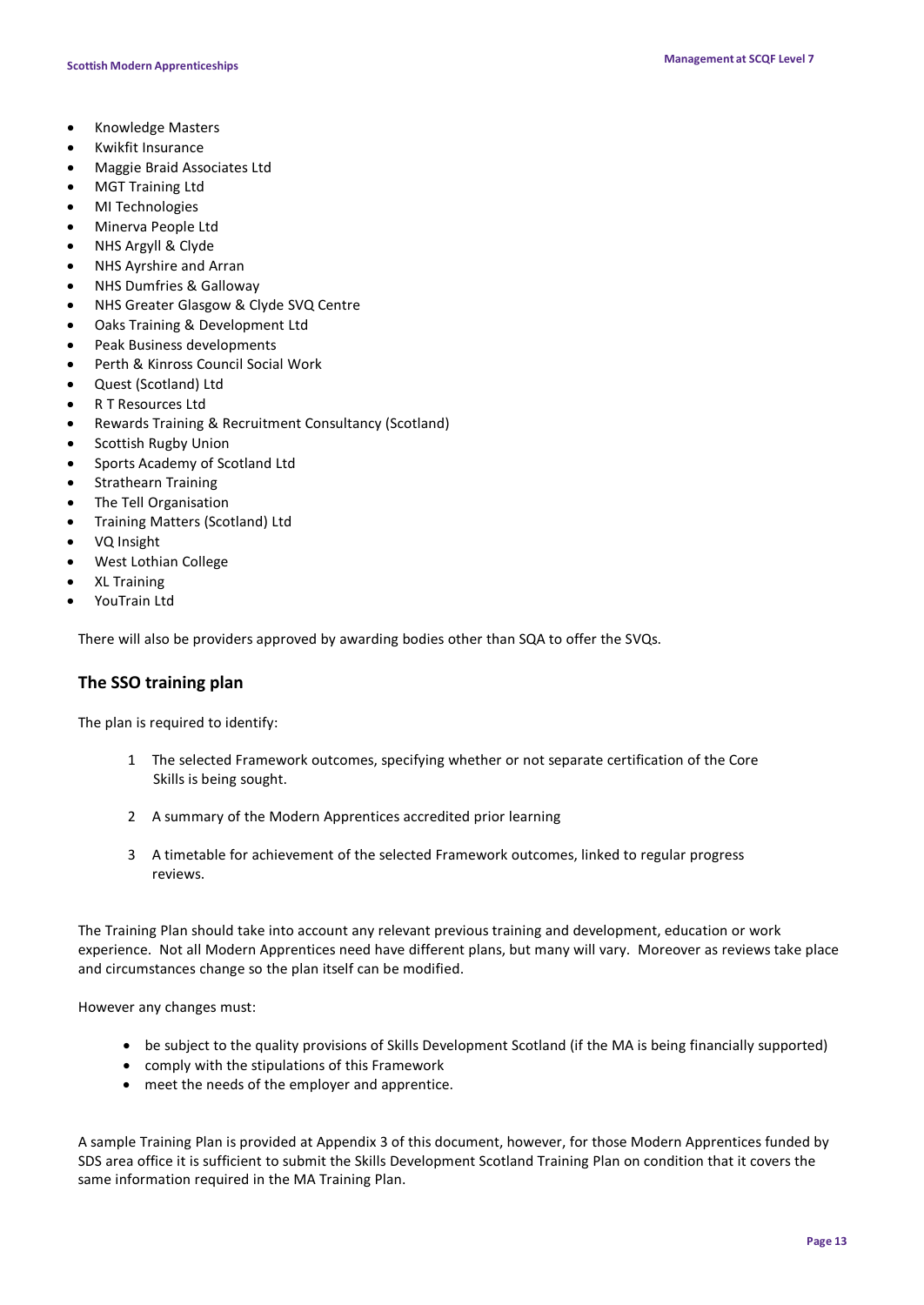# **Consultation Process**

In November and December 2010 the CfA Business Skills @ Work carried out a market survey to identify the demand for a Management Modern Apprenticeships at Level 3. A total of 40 responses were collected, 25 of which were from organisations currently delivering Management MAs.

Responses were received from the following organisations:

- Aberdeenshire Council
- Angel Training
- David Preece Training & Consultancy
- EDI
- GCVS
- Glasgow City Council
- Innovative Training Practices
- James Watt College
- JHP Training
- Mainstream Training LTD
- Minerva People Ltd
- Muir Slicer Associates Ltd
- NHS Ayrshire & Arran
- NHS Dumfries and Galloway
- NHS Education for Scotland
- NHS Greater Glasgow & Clyde
- NHS Highland
- NHS Lothian
- On Track Training
- Perth College
- Polaris Learning
- Quest (Scotland) Ltd
- Reid Kerr College
- Rewards Training
- Scottish Rugby
- Sir Charles Parsons School and Science College
- Skills Team Ltd
- SQA
- Standard Life
- The Disabilities Trust
- The Tell Organisation
- Training Matters
- West Lothian College
- XL Training.

The breakdown of responses over the types of organisations was:

- Training Providers (46.4%)
- Colleges (16.1%)
- Public sector employers (16.1%)
- Government bodies or agencies (8.9%)
- Private sector employers (7.1%)
- Third sector employers (3.6%)
- Awarding body (1.8%)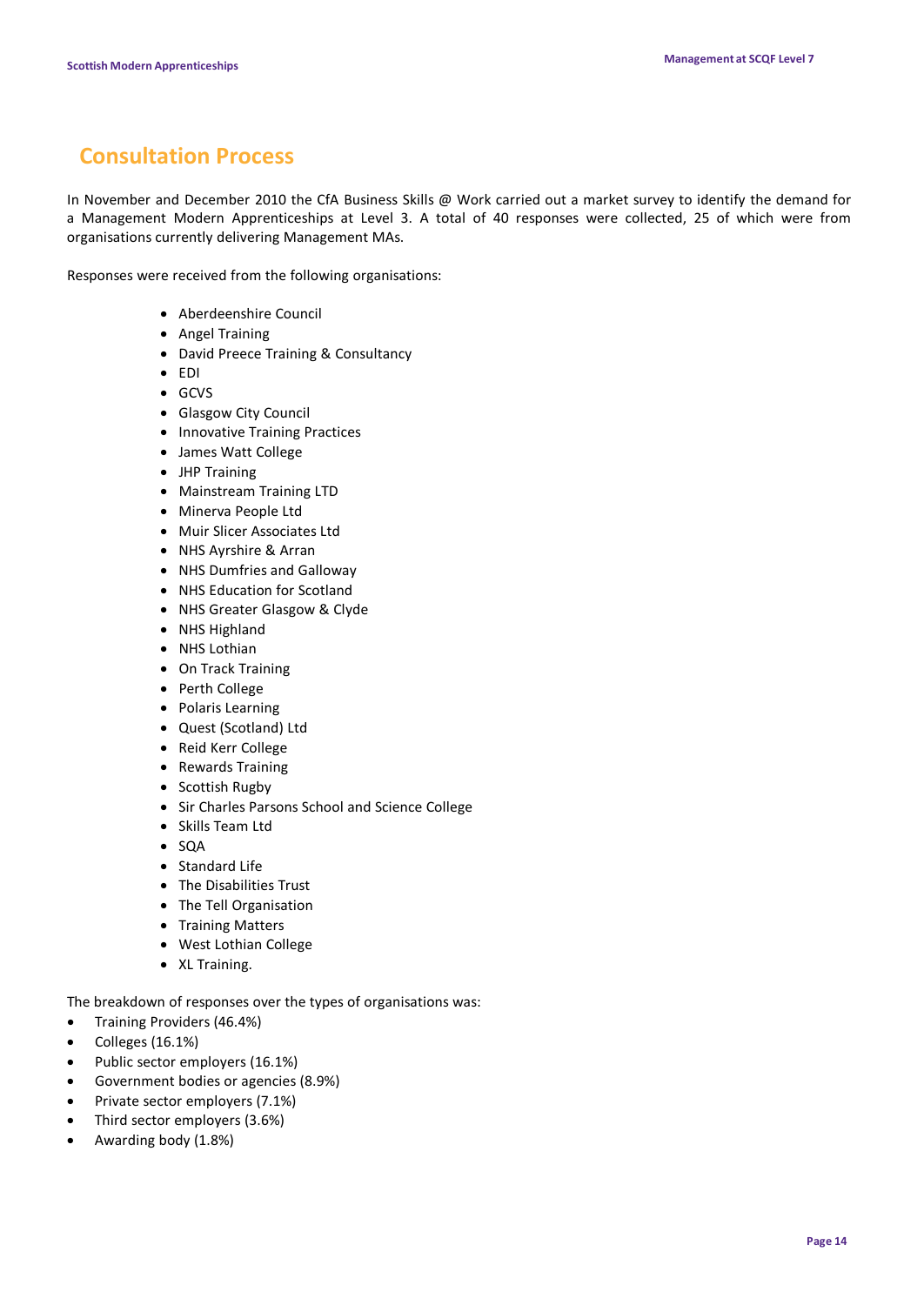Respondents to the survey had a total of 677 apprentices for Management Levels 3,4 or 5 currently registered and in training across 25 training organisations (February 2011). This means that this consultation had responses from organisations already committed to MA in the Management sector.

A total of 191 employers are currently registered across 18 training providers who responded to the survey. The majority of employers are registered with private training organisations.

### Outcome of Consultation

High levels of agreement on the content of the apprenticeship were found through the consultation.

### **Core Skills**

Respondents were asked to indicate which level of core skill was suitable for the Management Level 3 framework. A total of 24 organisations responded. The table summarises their responses. The majority felt that SCQF 5 was the appropriate level for the core skills of Communication, Problem Solving and Working with Others and that SCQF 4 was the appropriate level for Numeracy and ICT.

|                     | SCQF <sub>3</sub> | <b>SCQF4</b> | SCQF <sub>5</sub> | SCQF <sub>6</sub> |
|---------------------|-------------------|--------------|-------------------|-------------------|
| Communication       | 3                 | 3            | 16                |                   |
| Numeracy            | 6                 | 12           | 5                 |                   |
| ICT                 |                   | 13           | 3                 |                   |
| Problem Solving     | 4                 |              | 17                |                   |
| Working with Others | 3                 |              | 17                |                   |

### **Mandatory Enhancements**

Respondents were asked whether there should be any changes to the mandatory enhancements in the Management Level 3 framework. A clear majority of the 27 respondents wished to see no change.

| Remove       | Keep existing | Change existing |
|--------------|---------------|-----------------|
| mandatory    | mandatory     | mandatory       |
| enhancements | enhancements  | enhancements    |
|              | 17            |                 |

The CfA Business Skills @ Work has therefore retained the existing enhancement profile.

The CfA organised a workshop in Glasgow on 30 September 2010 to gauge employers' and providers' views on the revised Team Leading SVQ and the proposed content of the Team Leading Level 2 Modern Apprenticeship. This workshop was well attended, with a total of 46 attendees from 35 organisations. The organisations represented are listed below:

- Aberdeen and Grampian Chamber of Commerce
- Angel Training
- Angus College
- Caledonia Professional Development (CPD) Ltd
- Clackmannanshire Training and Learning Centre
- CMI
- **Cornerstone**
- Crawley Consultants
- DM Training Consultants Ltd
- Doosan Babcock
- DWP
- **Edexcel**
- EDI
- Elmwood College
- Forte Business<br>Forth Valley College
- Glasgow Council for the Voluntary Sector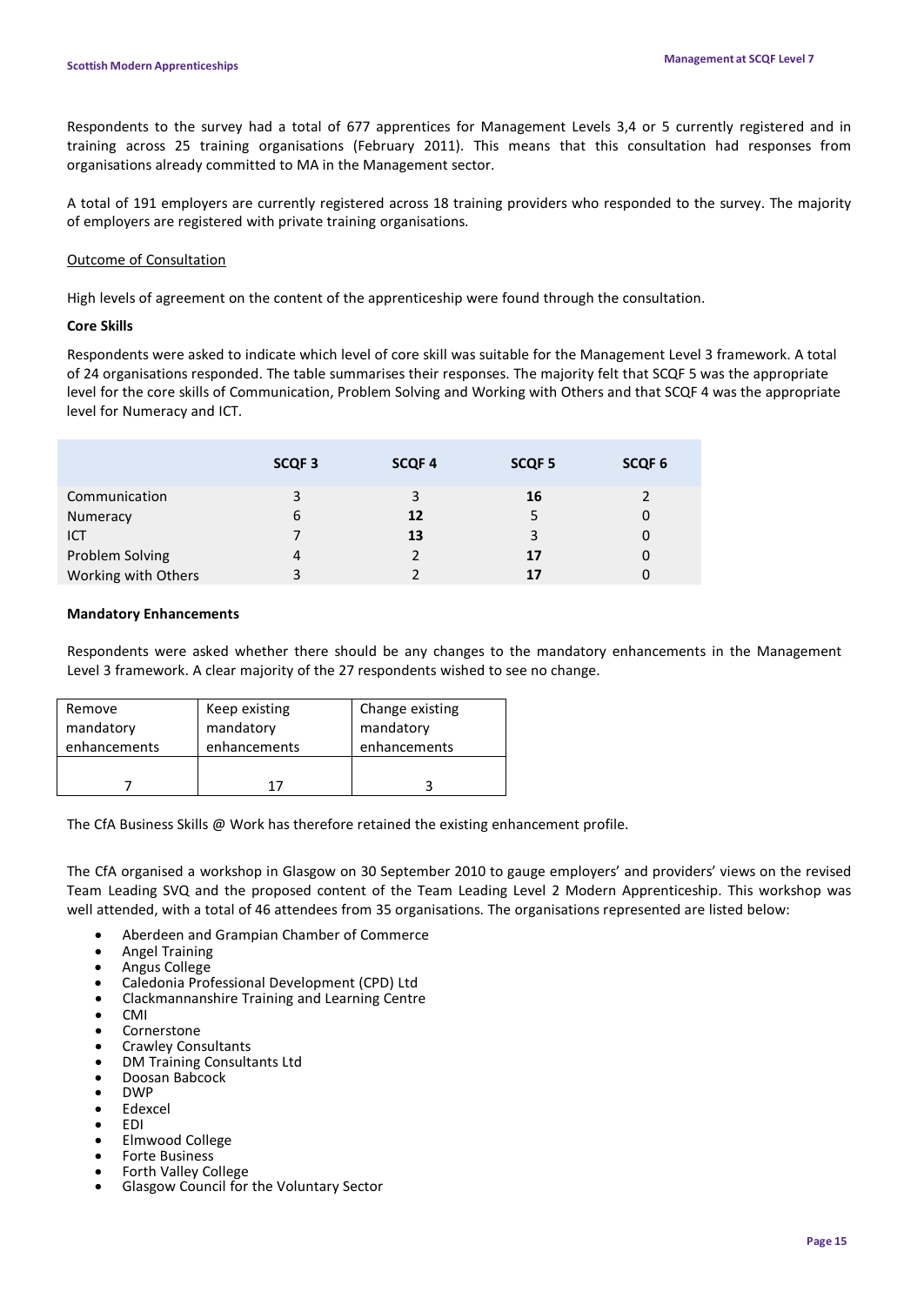- GMD Community Services
- ILM
- Innovative Training Practices
- Jackson Mills
- JHP Training
- Kingdom Homes
- Maggie Braid Associates
- Microcom Training
- Minerva People Ltd
- Motherwell College
- Muir Slicer Associates Ltd
- **New Horizons**
- NHS Ayrshire & Arran
- NHS Greater Glasgow & Clyde SVQ Centre
- Perth College/UHI
- Reid Kerr College
- Rewards Training Recruitment Consultancy
- Rhino Training
- **RT Resources**
- Scottish Rugby
- SQA Accreditation
- SQA Awarding Body
- **Strathearn Training**
- Total Management Training Ltd Training Matters
- 

At this workshop the attendees agreed that there would be a continuing demand for Level 3, 4 and 5 Modern Apprenticeships in Management and that their content should be the SVQ in Management at level 3/4/5, the five core skills (separately certificated only if a core skill was not embedded in the SVQ) and one enhancement, with the enhancement profile similar to the existing Management MAs.

# **Career progression**

Career opportunities for management apprentices vary. The range and scope of jobs within management are wide and varied, with job titles varying from sector to sector. Management modern apprentices are likely to be working in all sectors in Scotland. Following the completion of the Modern Apprenticeship, candidates should be able to achieve positions such as:

- Senior supervisor
- Section head
- Developer
- Manager

Apprentices may progress from Management Level 3 to Management Level 4 and subsequently from Management Level 4 to Management Level 5. They may also move into further or higher education on a part- or full-time basis. Those who complete the Management MA frameworks at any level may also undertake professional body qualifications in management at appropriate levels, for example, certificates, diplomas and advanced diplomas from the Institute of Leadership and Management (ILM) or the Chartered Institute of Management.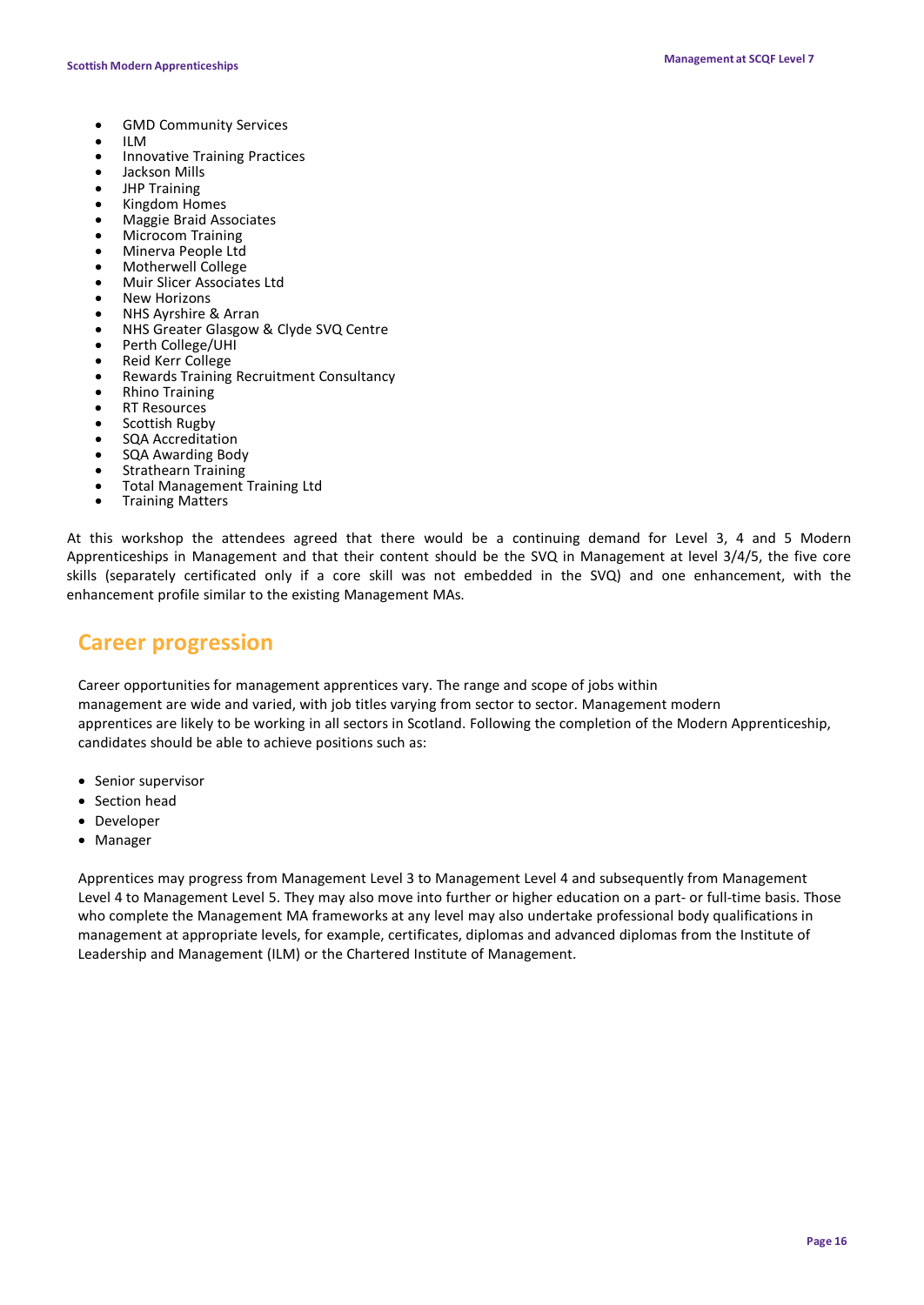# **Appendices**

# **APPENDIX 1**

## **Stakeholder Responsibilities**

Many organisations and individuals share the responsibility for ensuring that the Modern Apprenticeship programme is implemented to the highest possible standard. They include:

- Awarding Bodies
- Employers
- Modern Apprentices
- Modern Apprenticeship Group (MAG)
- Sector Skills Councils/Standard Setting Organisations (SSCs/SSOs)
- Skills Development Scotland
- Training Providers

### **Role of the Sector Skills Councils/Standard Setting Organisations (SSCs/SSOs)**

SSCs/SSOs are responsible for developing Modern Apprenticeship Frameworks and are required to work with employers in their sectors to ensure that all Frameworks meet the needs of employers in their sectors.

For details on your sector's SSC visi[t www.SSCalliance.org.uk](http://www.sscalliance.org.uk/)

### **Role of Skills Development Scotland**

MA frameworks are used by employers as part of their workforce development to train new employees and up-skill existing members of staff. They can be (and often are) used regardless of whether financial support is available from the delivery body who currently provides a 'contribution' towards the cost of delivery. However, only approved MA Frameworks will be eligible for funding support from Skills Development Scotland who should be contacted to establish the availability and level of support for each MA Framework.

Further information is available from [www.modernapprenticeships.com](http://www.modernapprenticeships.com/)

Skills Development Scotland, under the Careers Scotland brand, provides advice and guidance to individuals on the range of Modern Apprenticeships and training providers available. Individuals are signposted to opportunity providers who offer training in the vocational areas of interest.

Responsibilities include:

- Supporting the Modern Apprentice with ongoing Career Planning advice
- Signposting candidates to suitable vacancies
- Promoting the Modern Apprenticeship route on Career Scotland branded website
- Facilitating recruitment events that bring together jobseekers and opportunity providers

### **Role of the Awarding Bodies**

A significant proportion of the Modern Apprenticeship is based on the assessment of the apprentice against SVQs or SVQ units. These qualifications are accredited by the SQA Accreditation Regulator and are offered by Awarding Bodies.

It is the responsibility of the Awarding Bodies to ensure that centres are approved, that assessors and verifiers are suitably qualified, trained and monitored, and that all of the assessment criteria of the SVQs and SVQ units are fully met.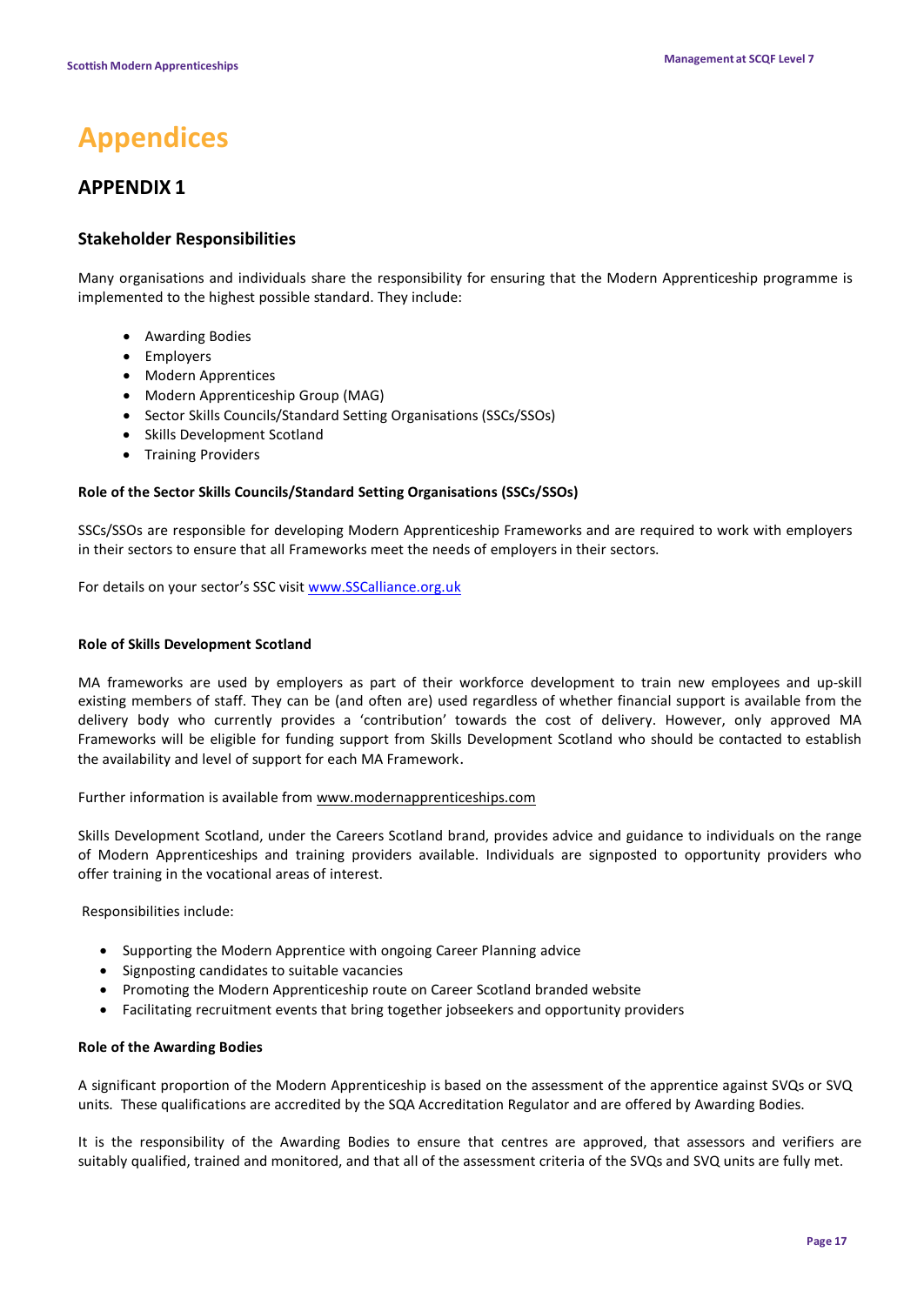### **Role of the Training Provider**

The role of the training provider is important to the success of the Modern Apprenticeship. A training provider can be a further education college, a private or voluntary training company or in some cases the employer themselves or employer partnerships.

### **Training Providers are responsible for:**

- Confirming an appropriate MA programme for candidates
- Agreeing the training needs of the candidates
- Agreeing roles and responsibilities for on the job training
- Agreeing where off the job training will be required and defining roles and responsibilities for this with relevant parties
- Ensuring trainee/candidate has access to the best quality training opportunities available
- Ensuring that the Modern Apprentices and employers fully understand the principles and processes of competence-based assessment
- Registering of MA candidates with the relevant SSO (and Skills Development Scotland if appropriate).
- Compiling and agreeing assessment schedules/assessment plans
- Judging performance evidence
- Completing assessment records
- Reviewing candidates progress at regular intervals
- Submitting records and evidence for moderation
- Advising the Modern Apprentice who to approach for support, advice, encouragement and in case of complaint

### **Role of Modern Apprenticeship Group (MAG)**

MAG is an independent group drawn from key stakeholders involved in the management and delivery of the Modern Apprenticeship programme in Scotland.

### **MAG is responsible for:**

- Approval and re-approval of MA Frameworks
- De-approval of MA Frameworks
- Overseeing the generic marketing thrust of the MA programme in Scotland
- Encouraging best practice across MA Frameworks and sectors

### **Role of the Employer**

Employers' responsibilities include:

- Paying all Modern Apprentices in accordance with company policy and in line with current legislation
- Agreeing roles and responsibilities for on the job training
- Agreeing where off the job training will be required and define roles and responsibilities for this with relevant parties
- Highlighting opportunities for the Modern Apprentice to demonstrate competence
- Meeting with Trainers, Assessors, Verifiers and the Modern Apprentices to review progress
- Witnessing candidate performance and verifying evidence
- Releasing Modern Apprentices for college/off-the-job training in line with training plan
- Ensuring the experience, facilities and training necessary to achieve the outcomes of the training plan.
- Supporting and encouraging Modern Apprentices and rewarding achievement
- Taking responsibility for the Health & Safety of Modern Apprentices.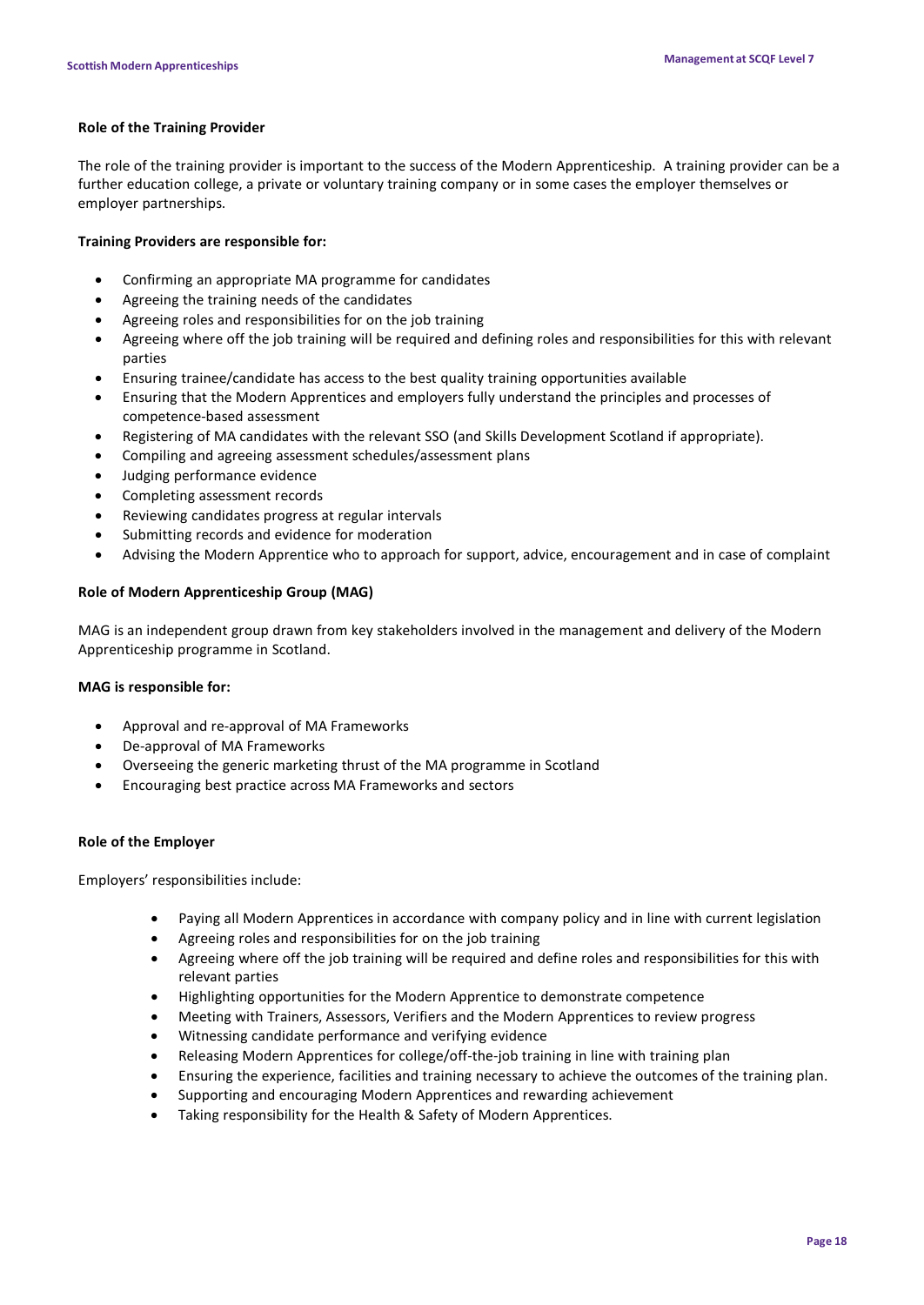### **Role of the Modern Apprentice**

Modern Apprentices have the same responsibilities to their employer as any other employee. In addition they have a range of commitments to their training programme.

### **Modern Apprentices' responsibilities include:**

- Observing the company's terms and conditions of employment
- Agreeing a training/development plan with all parties involved
- Undertaking development in line with agreed training plan
- Attending meetings with trainers, assessors and verifiers as required
- Attending college/off-the-job training where required
- Providing evidence of competence
- Developing a collection of evidence (portfolio) and retain ownership of this throughout
- Behaving in a professional manner throughout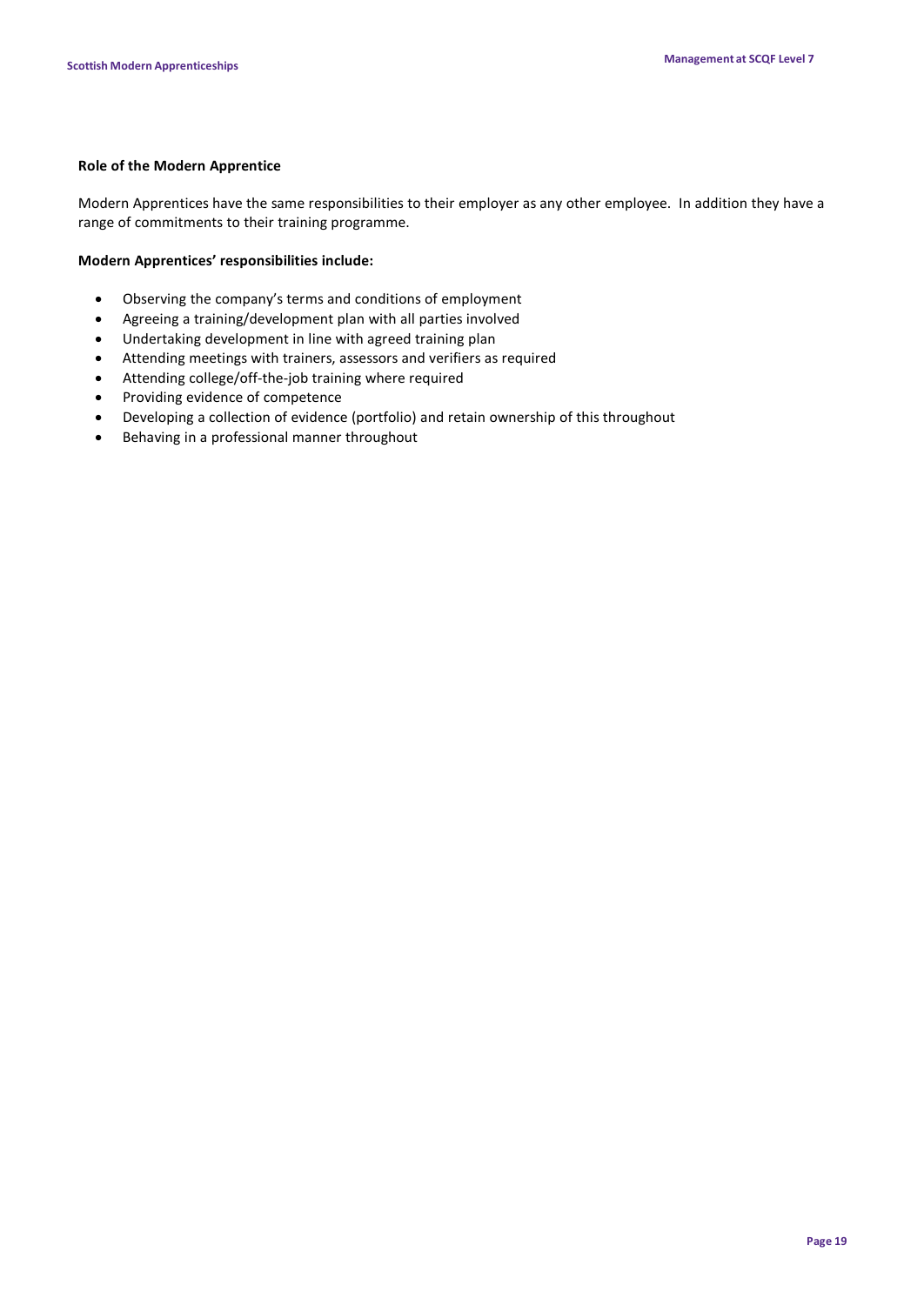# **APPENDIX 2**

## **Modern Apprenticeship Centres (MACs)**

Modern Apprentices may only be registered through organisations approved by the SSO to deliver this Framework. Such approved organisations are called Modern Apprenticeship Centres (MACs)

The MAC may be the employer of the apprentice or a separate organisation such as a training provider, further education college, a private or voluntary training company or in some cases the employer themselves or employer partnerships. ,

In order to be approved, organisations must make a formal application to the SSO, seeking approval and establishing that the centre satisfies the following criteria:

### **Either**

1 be approved by an appropriate Awarding Body as a centre for the assessment of the relevant S/NVQ(s) (and Core Skills if these are being separately certificated)

### **or**

2 be capable of demonstrating a contractual relationship with another approved centre for the assessment of those units for which the MAC does not have approval from an appropriate Awarding Body.

### **In addition**

The SSO will maintain a database of MACs for the delivery of the Framework within Scotland, which will be available to employers and others.

Organisations wishing to become MACs who have yet to obtain the necessary Awarding Body approval for assessment should first contact the Awarding Body direct.

Organisations wishing to be accredited with SQMS (or other appropriate quality system) should contact Skills Development Scotland.

In addition to the assessment of the Modern Apprentice against the relevant standards set by the selected Framework outcomes, the MAC has responsibility for:

- Entering into a formal training agreement with the employer and Modern Apprentice
- Registering Modern Apprentices as candidates for the relevant S/NVQ(s) and other selected units with the appropriate Awarding Body
- Registering Modern Apprentices with the SSO
- Applying for the final `Certificate of Completion' on behalf of Modern Apprentices
- Informing the SSO of any material alterations to Modern Apprentices' training plans or desired changes to the selected Framework outcomes.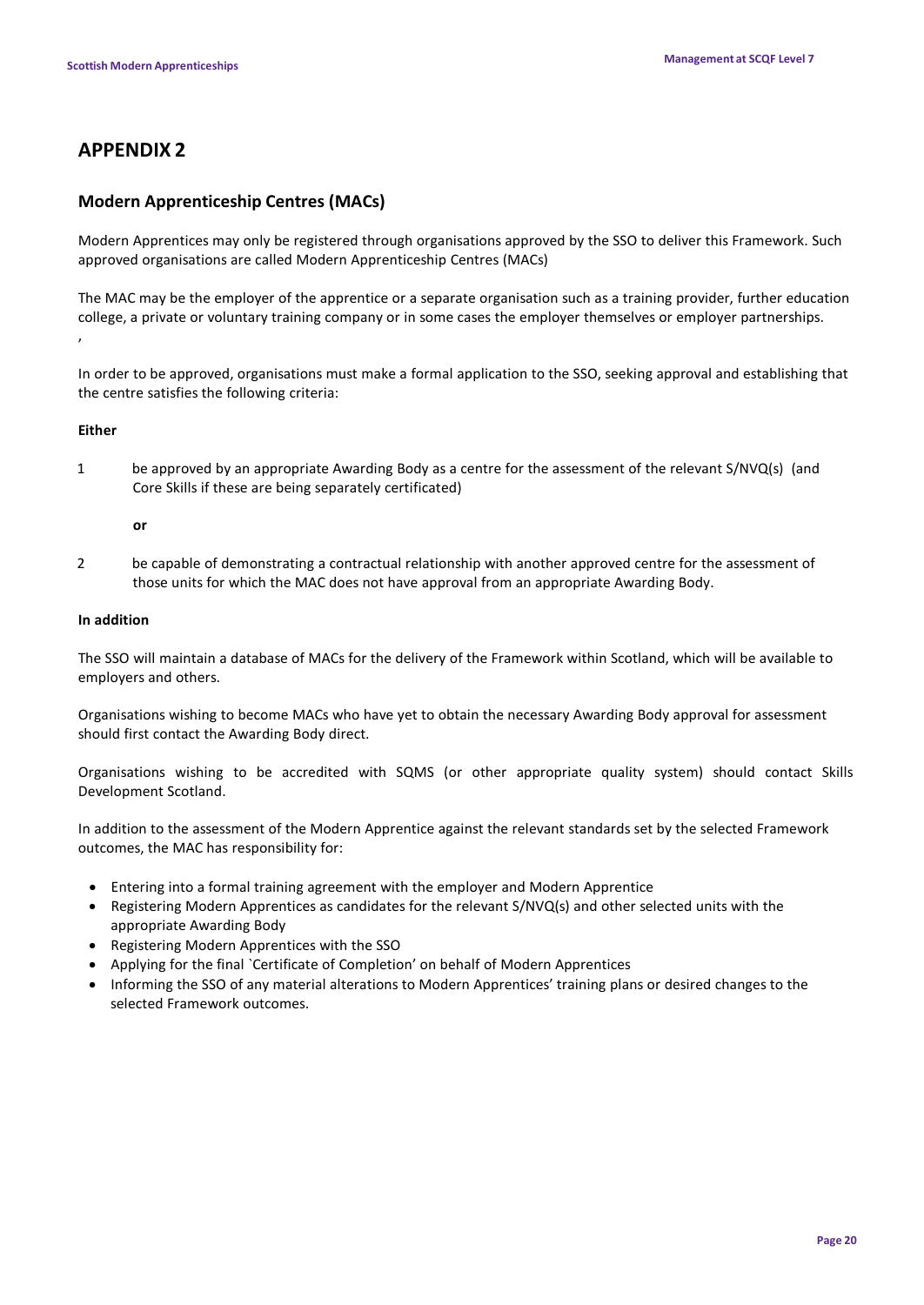# **APPENDIX 3**



### **MODERN APPRENTICESHIP SAMPLE TRAINING AGREEMENT**

#### This Training Agreement is entered into by:

| <b>Name of Employer:</b>                        |  |
|-------------------------------------------------|--|
| <b>Name of Modern Apprentice:</b>               |  |
| <b>Name of Modern Apprenticeship</b><br>Centre: |  |

#### The **Employer's responsibilities** are to:

- 1 employ the modern apprentice subject to the employer's usual terms and conditions of employment;
- 2 provide the modern apprentice with the facilities, training and work place opportunities necessary to achieve the selected Framework outcomes specified in the apprentice's personal training plan;
- 3 pay the modern apprentice an agreed salary which reflects the obligations of the employer and the opportunities for the apprentice;
- 4 in the event of the employer becoming unable to retain the modern apprentice after completion of the apprenticeship, to use reasonable endeavours to secure employment elsewhere;
- 5 in the event of the apprenticeship being terminated prematurely by either the employer or modern apprentice for any reason other than dismissal for unsatisfactory performance or misconduct, to use reasonable endeavours to secure employment and continuation of this apprenticeship elsewhere:
- 6 operate a formal Health and Safety policy and undertake the necessary legal and contractual responsibilities for health and safety of the modern apprentice; and
- 7 operate an Equal Opportunities policy which meets all legal requirements.

#### The **Modern Apprentice's responsibilities** are to:

- 1 work for the employerin accordance with the agreed terms and conditions of employment;
- 2 undertake training, attend courses if required, keep records, and take assessments to be determined by the employer and/or Modern Apprenticeship Centre, and carry out such work as may be required in order to achieve the selected Framework outcomes specified in the apprentice's personal training plan;
- 3 be diligent, punctual, behave in a responsible manner and in accordance with the requirements of Health and Safety legislation relating to the apprentice's responsibilities as an individual; and
- 4 promote at all timesthe employer's best interests.

#### The **Modern Apprenticeship Centre's responsibilities** are to:

- 1 agree the content of the modern apprentice'spersonal training plan as confirming that the selected Framework outcomes and training plans meet the criteria of this modern apprenticeship
- 2 contract with the employer to provide the training and assessment necessary to enable the modern apprentice to achieve the selected Framework outcomes specified in the apprentice's personal training plan; and
- 3 use its best endeavours to ensure that the employer provides the modern apprentice with the facilities, training and work place opportunities necessary to achieve the selected Framework outcomes specified in the apprentice's personal training plan.

#### This agreement to be signed by all parties:

| <b>Employer</b>                     | Date: |
|-------------------------------------|-------|
|                                     |       |
| <b>Modern Apprentice</b>            | Date: |
| (or Parent/Guardian, if under 18)   |       |
| <b>Modern Apprenticeship Centre</b> | Date: |
|                                     |       |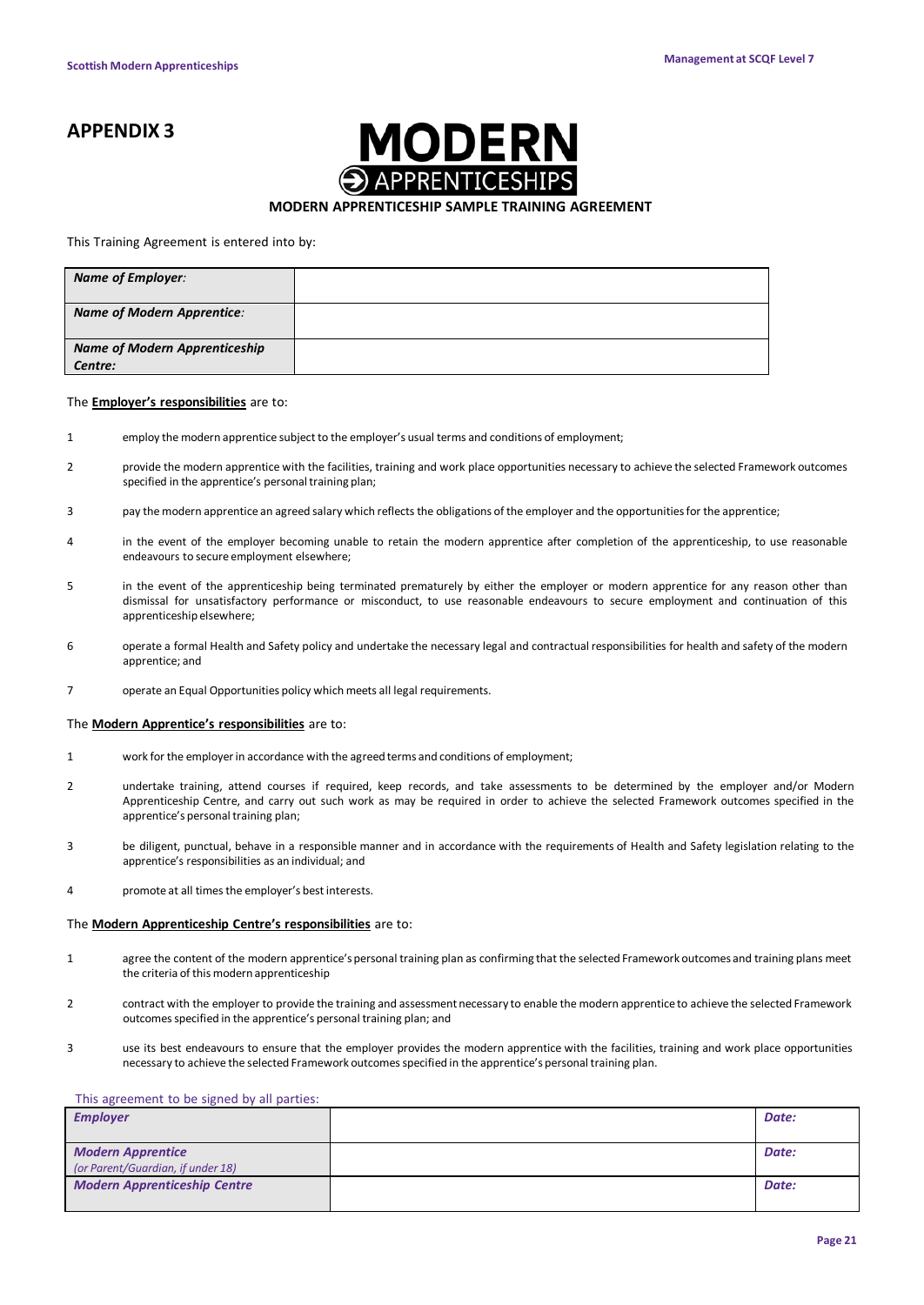

### **MODERN APPRENTICESHIP TRAINING PLAN**

### **The Modern Apprenticeship Centre**

| Name:                        |
|------------------------------|
| Address:                     |
|                              |
|                              |
| Telephone:                   |
| Contact:                     |
|                              |
| <b>The Modern Apprentice</b> |
| Full name:                   |
|                              |
| Home address:                |
|                              |
|                              |
|                              |
| Work address:                |
|                              |
|                              |
|                              |
| Date of birth:               |

### **The Employer**

| Name:      |  |
|------------|--|
|            |  |
| Address:   |  |
|            |  |
|            |  |
|            |  |
|            |  |
|            |  |
| Telephone: |  |
|            |  |
| Contact:   |  |
|            |  |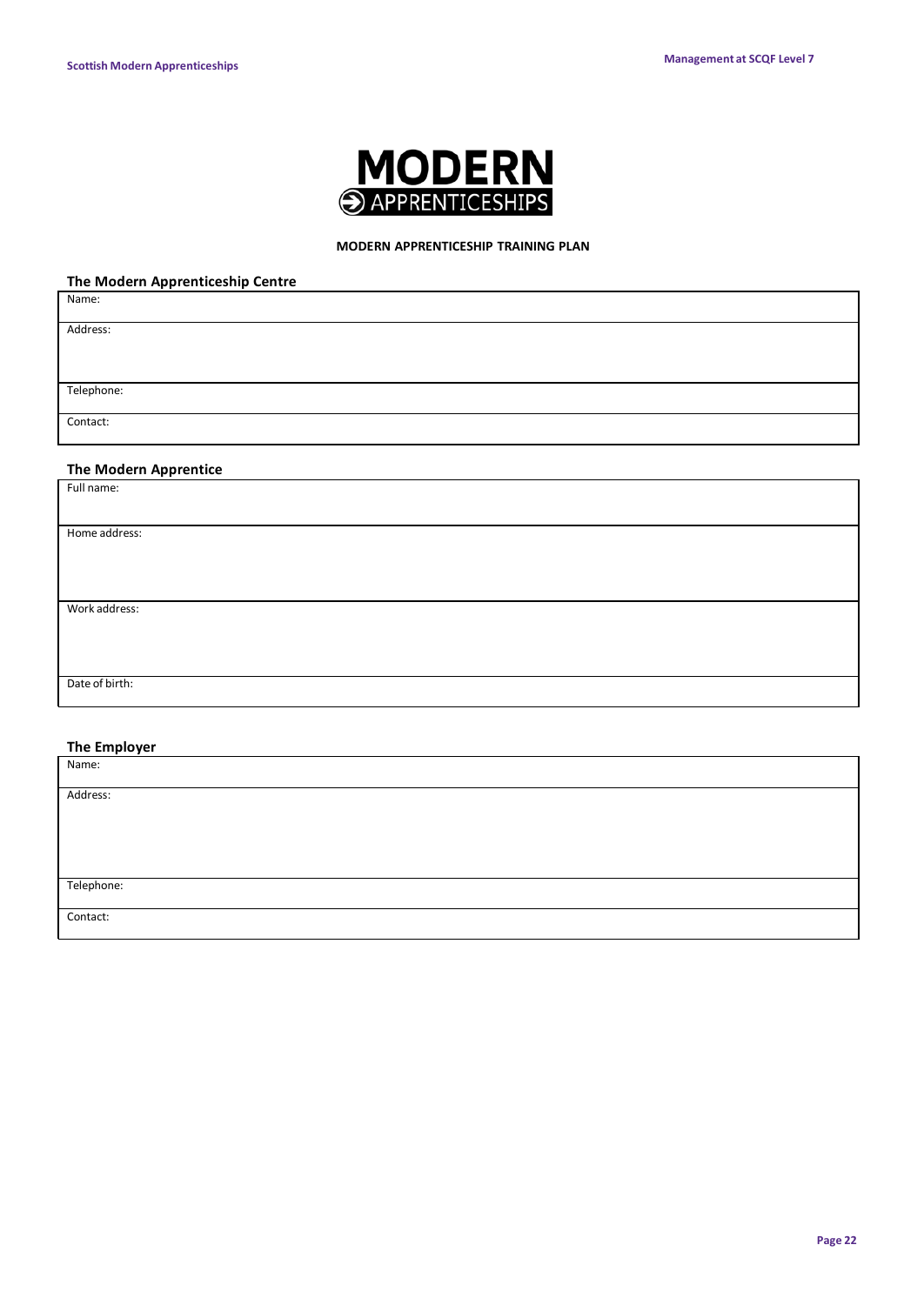### *Mandatory outcomes*

| SVQ Level 3 Management<br>(List mandatory and optional units) |                                          | <b>Tick units being</b><br>undertaken | <b>SCQF Level</b> | <b>SCQF Credit</b><br><b>Points</b> |
|---------------------------------------------------------------|------------------------------------------|---------------------------------------|-------------------|-------------------------------------|
|                                                               |                                          |                                       |                   |                                     |
|                                                               |                                          |                                       |                   |                                     |
|                                                               |                                          |                                       |                   |                                     |
|                                                               |                                          |                                       |                   |                                     |
|                                                               |                                          |                                       |                   |                                     |
|                                                               |                                          |                                       |                   |                                     |
|                                                               |                                          |                                       |                   |                                     |
|                                                               |                                          |                                       |                   |                                     |
|                                                               |                                          |                                       |                   |                                     |
|                                                               |                                          |                                       |                   |                                     |
|                                                               |                                          |                                       |                   |                                     |
|                                                               |                                          |                                       |                   |                                     |
| <b>Enhancement</b>                                            |                                          |                                       |                   |                                     |
| (Please give details)                                         |                                          |                                       |                   |                                     |
|                                                               |                                          |                                       |                   |                                     |
| <b>Core Skills</b>                                            |                                          | Tick units being<br>undertaken        | <b>SCQF Level</b> | <b>SCQF Credit</b><br>Points        |
| $\mathbf{1}$                                                  | Communication                            |                                       | 5                 |                                     |
| $\overline{2}$                                                | Working with others                      |                                       | 5                 |                                     |
| $\overline{3}$                                                | Numeracy                                 |                                       | $\overline{4}$    |                                     |
| $\overline{\mathbf{4}}$                                       | Information and communication technology |                                       | $\overline{4}$    |                                     |
| 5                                                             | Problem Solving                          |                                       | 5                 |                                     |

### *Optional outcomes*

| <b>Additional units (if any)</b><br>These are optional and should reflect the individual training needs of the Apprentice<br>(Please specify unit(s)) |  | Tick units being<br>undertaken | <b>SCQF Level</b> | <b>SCQF Credit</b><br>Points |
|-------------------------------------------------------------------------------------------------------------------------------------------------------|--|--------------------------------|-------------------|------------------------------|
|                                                                                                                                                       |  |                                |                   |                              |
|                                                                                                                                                       |  |                                |                   |                              |
|                                                                                                                                                       |  |                                |                   |                              |
|                                                                                                                                                       |  |                                |                   |                              |

### **Summary of Modern Apprentices accredited prior learning:**